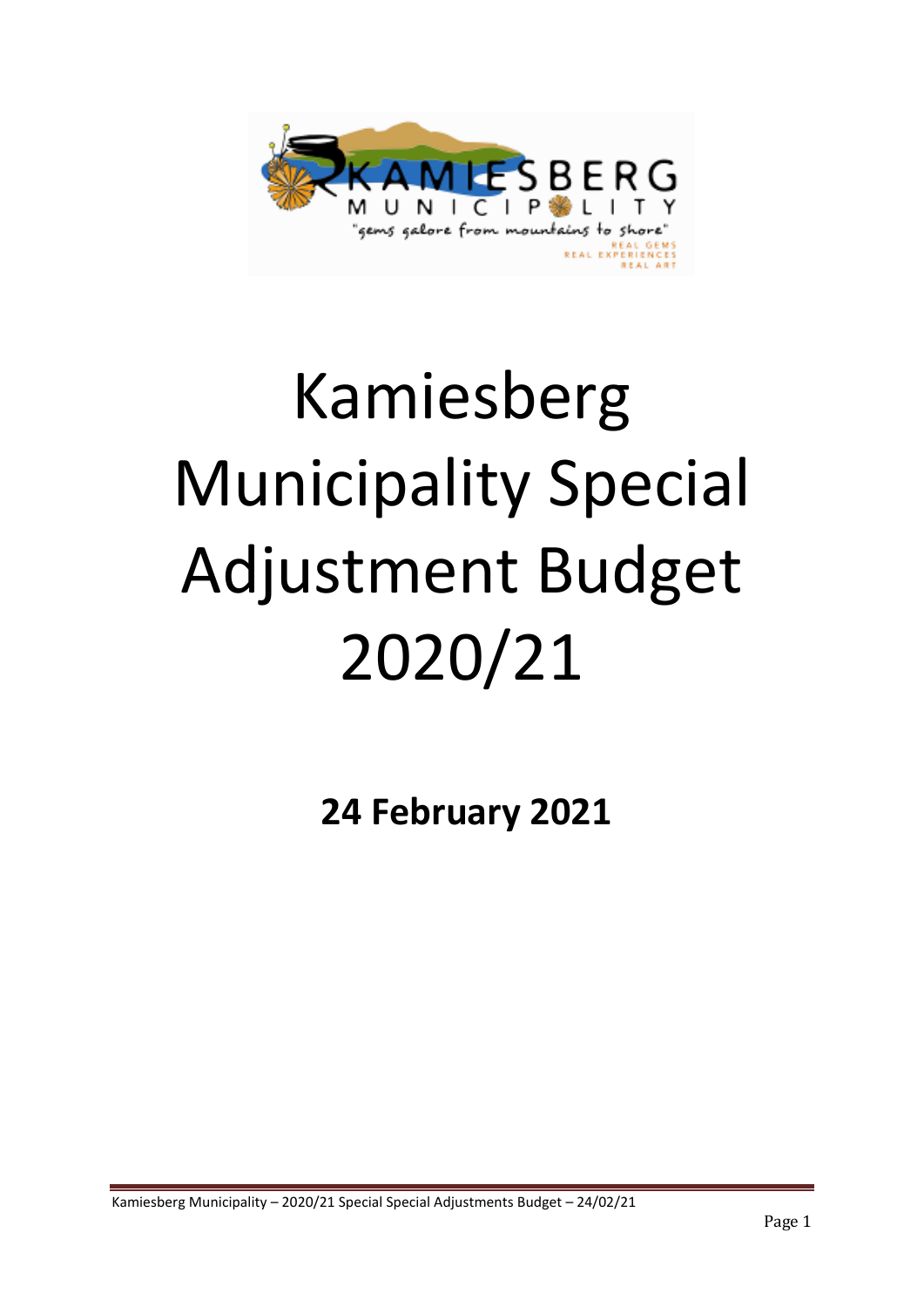## **Table of Contents**

| <b>PART 1 - ADJUSTMENTS BUDGET</b>                                                                                                                                                         |
|--------------------------------------------------------------------------------------------------------------------------------------------------------------------------------------------|
|                                                                                                                                                                                            |
|                                                                                                                                                                                            |
|                                                                                                                                                                                            |
| <b>PART 2 - ADJUSTMENT BUDGET SCHEDULES</b>                                                                                                                                                |
|                                                                                                                                                                                            |
|                                                                                                                                                                                            |
| PART 3 - MUNICIPAL MANAGER'S QUALITY CERTIFICATE                                                                                                                                           |
| <b>List of Tables</b>                                                                                                                                                                      |
| Table 2 - B2: Financial Performance by standard classification (revenue and expenditure)<br>Table 3 - B3: Financial Performance by municipal vote (revenue and expenditure)  Table 4 - B4: |

Financial Performance by revenue source and expenditure type..........................

Table 5 – B5: Capital Expenditure………………………………………………………………………………………. Table 6 – B6 : Statement of Position …………………………………………………………………………………. Table 5 – B7: Cash Flow.…………………………………………………………………………............................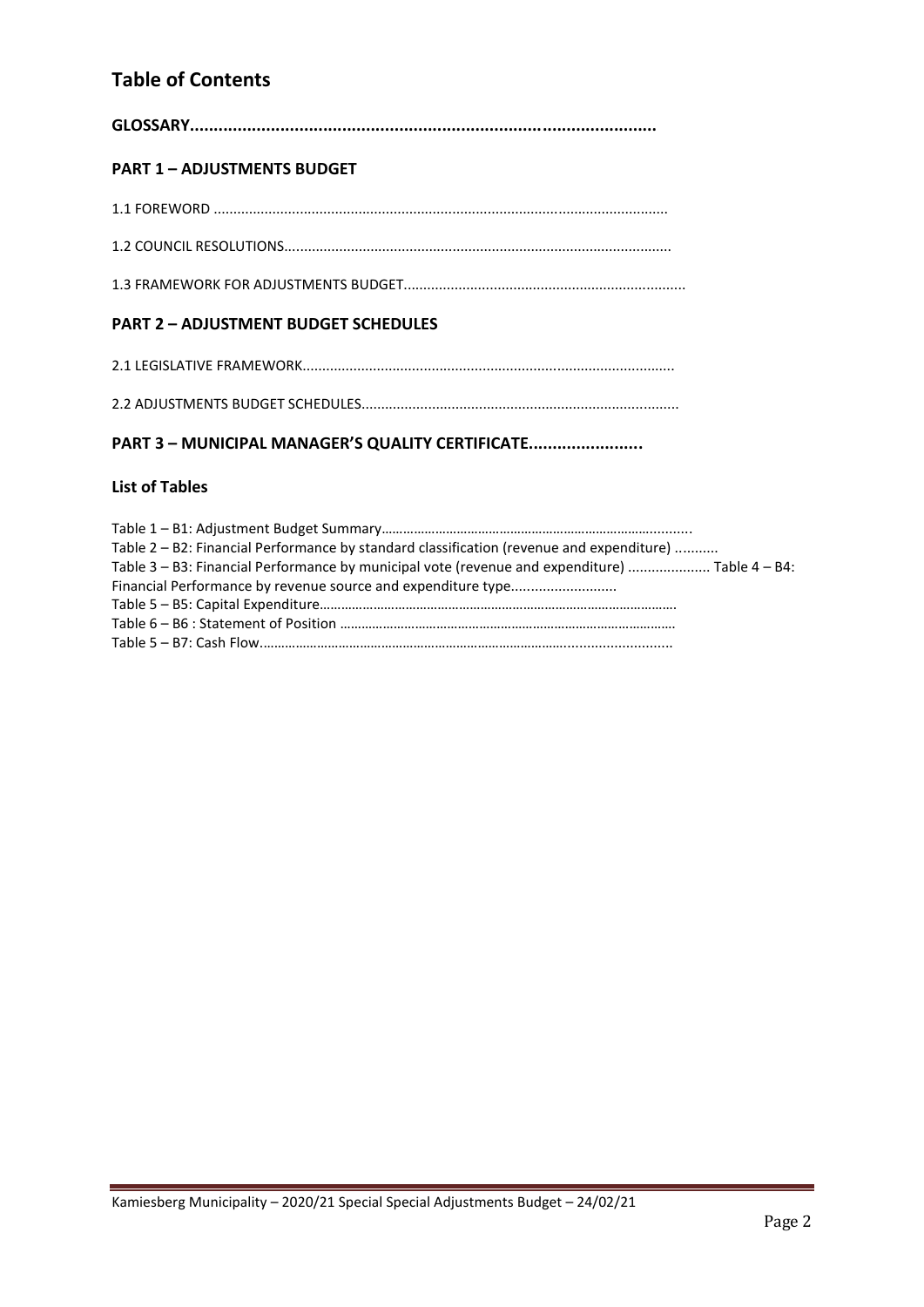## **Glossary**

**Act –** means the Local Government: Municipal Finance Management Act, 2003 (Act No. 56 of 2003)

**Adjustments Budget –** Prescribed in section 28 of the MFMA. The formal means by which a municipality may revise its annual budget during the year.

**Allocations –** Money received from Provincial or National Government or other municipalities.

**Budget –** The financial plan of the Municipality.

**Budget Related Policy –** Policy of a municipality affecting or affected by the budget, such as the tariffs policy, rates policy and credit control and debt collection policy.

**Capital Expenditure** - Spending on assets such as land, buildings and machinery. Any capital expenditure must be reflected as an asset on the Municipality's balance sheet.

**Cash flow statement –** A statement showing when actual cash will be received and spent by the Municipality. Cash payments do not always coincide with budgeted expenditure timings. For example, when an invoice is received by the Municipality it scores as expenditure in the month it is received, even though it may not be paid in the same period.

**DORA –** Division of Revenue Act. Annual piece of legislation that shows the amount of allocations from national to local government.

**Equitable Share –** A general grant paid to municipalities. It is predominantly targeted to help with free basic services.

**GFS –** Government Finance Statistics. An internationally recognised classification system that facilitates like for like comparison between municipalities.

**IDP –** Integrated Development Plan. The main strategic planning document of the Municipality

**KPI's –** Key Performance Indicators. Measures of service output and/or outcome.

**MFMA –** The Municipal Finance Management Act – no 53 of 2003. The principle piece of legislation relating to municipal financial management.

**MTREF –** Medium Term Revenue and Expenditure Framework. A medium term financial plan, usually 3 years, based on a fixed first year and indicative further two years budget allocations. Also includes details of the previous and current years' financial position.

**Operating Expenditure –** Spending on the day to day expenses of the Municipality such as salaries and wages.

**Own Revenue –** Means total revenue as reflected in the municipality's financial performance budget less national and provincial conditional transfers.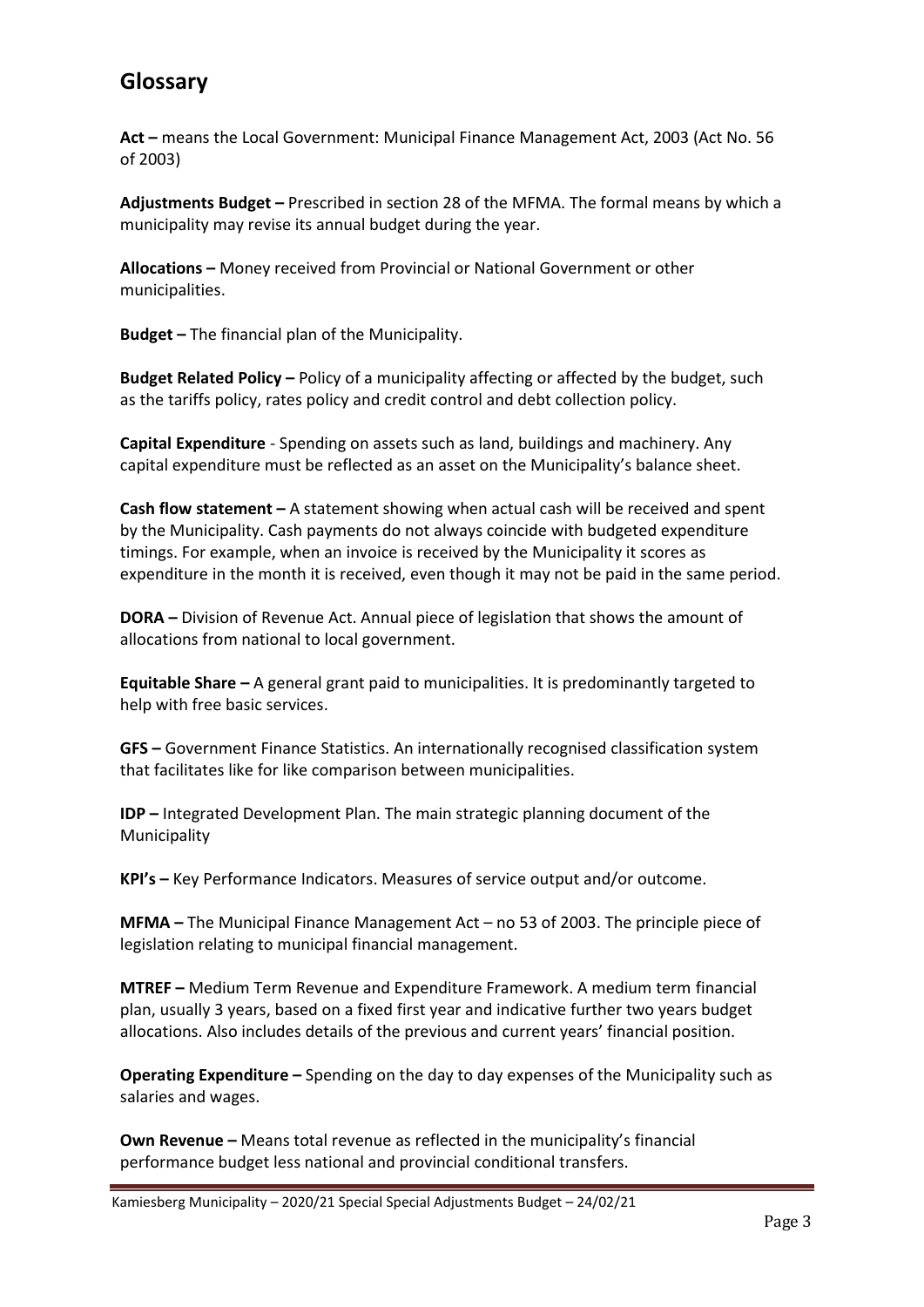**Rates –** Local Government taxation based on an assessed value of a property. To determine the rates payable, the assessed ratable value is multiplied by the rate in the rand.

**SDBIP –** Service Delivery and Budget Implementation Plan. A detailed plan comprising quarterly performance targets and monthly budget estimates.

**Strategic Objectives –** The main priorities of the Municipality as set out in the IDP. Budgeted spending must contribute towards the achievement of the strategic objectives.

**Virement –** A transfer of budget.

**Virement Policy -** The policy that sets out the rules for budget transfers. Virements are normally allowed within a vote. Transfers between votes must be agreed by Council through an Adjustments Budget.

**Vote –** One of the main segments into which a budget is divided, usually at directorate / department level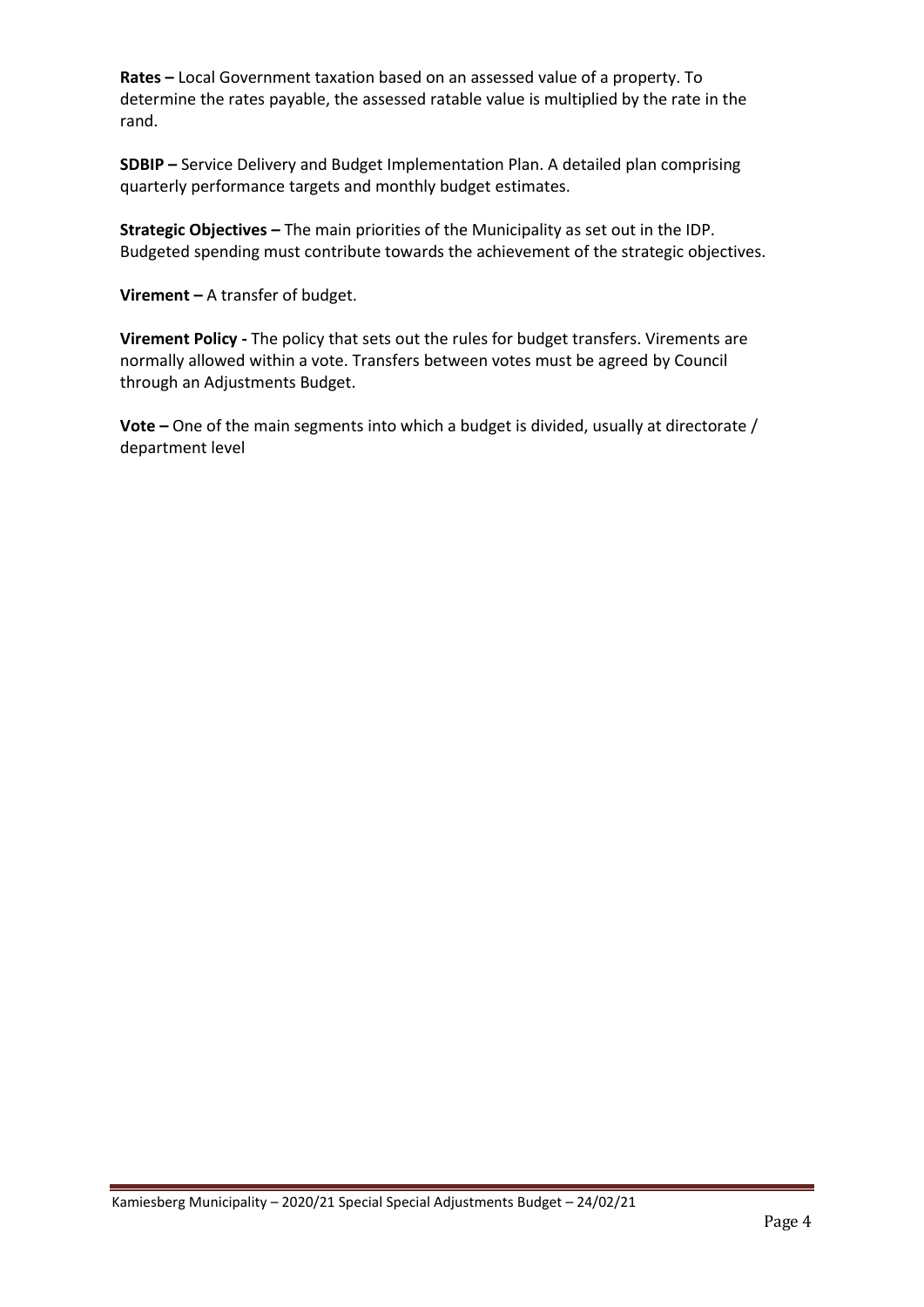# **Part 1 – Adjustments Budget**

#### **1.1 Foreword**

The Local Government: Municipal Finance Management Act (56 of 2003): Municipal budget and reporting regulations stipulates in Regulation 28(2)(c) - A municipal council may approve an adjustments budget dealing with matters referred to in the Act only if the expenditure was recommended by the mayor in accordance with the framework prescribed in Chapter 5 of the Regulations.

#### **1.2 Council Resolutions**

On 24 February 2021 the Council of Kamiesberg Municipality had a meeting to consider the special special adjustments budget for approval. The Council approved the following resolutions:

- (a) That the Operating Budget for 2020/2021 be adjusted to reflect the additional allocation of Equitable Share;
- (b) That the formal budget tables be updated with the adjustments and submitted to National and Provincial Government.

#### **1.3 Framework for Adjustments Budget**

It is required to perform an adjustment budget as an additional amount of R2 816 000 was allocated for COVID 19, in the form of the Equitable Share grant. The grant will be split between operational and capital expenditure, within the prescripts of the disaster management regulations. The LIBRARY grant of the amount of R613 000 was not included in the annual budget and was add in the special adjustment,the amount of R3 million was add to the interest of outstanding debtors

#### **The operational budget changes are summarised as follows: -**

|                    | Income          | Expenditure |
|--------------------|-----------------|-------------|
| Approved budget    | 67 128 000      | 73 140 000  |
| Adjustments        | 4 5 2 9 0 0 0 0 | (1654000)   |
| Adjustments budget | 71 657 000      | 71 486 000  |

#### **The capital budget changes are summarised as follows: -**

|                    | Income     | Expenditure |
|--------------------|------------|-------------|
| Approved budget    | 19 534 000 | 19 534 000  |
| Adjustments        | 1800000    | 1 800 000   |
| Adjustments budget | 21 334 000 | 21 334 000  |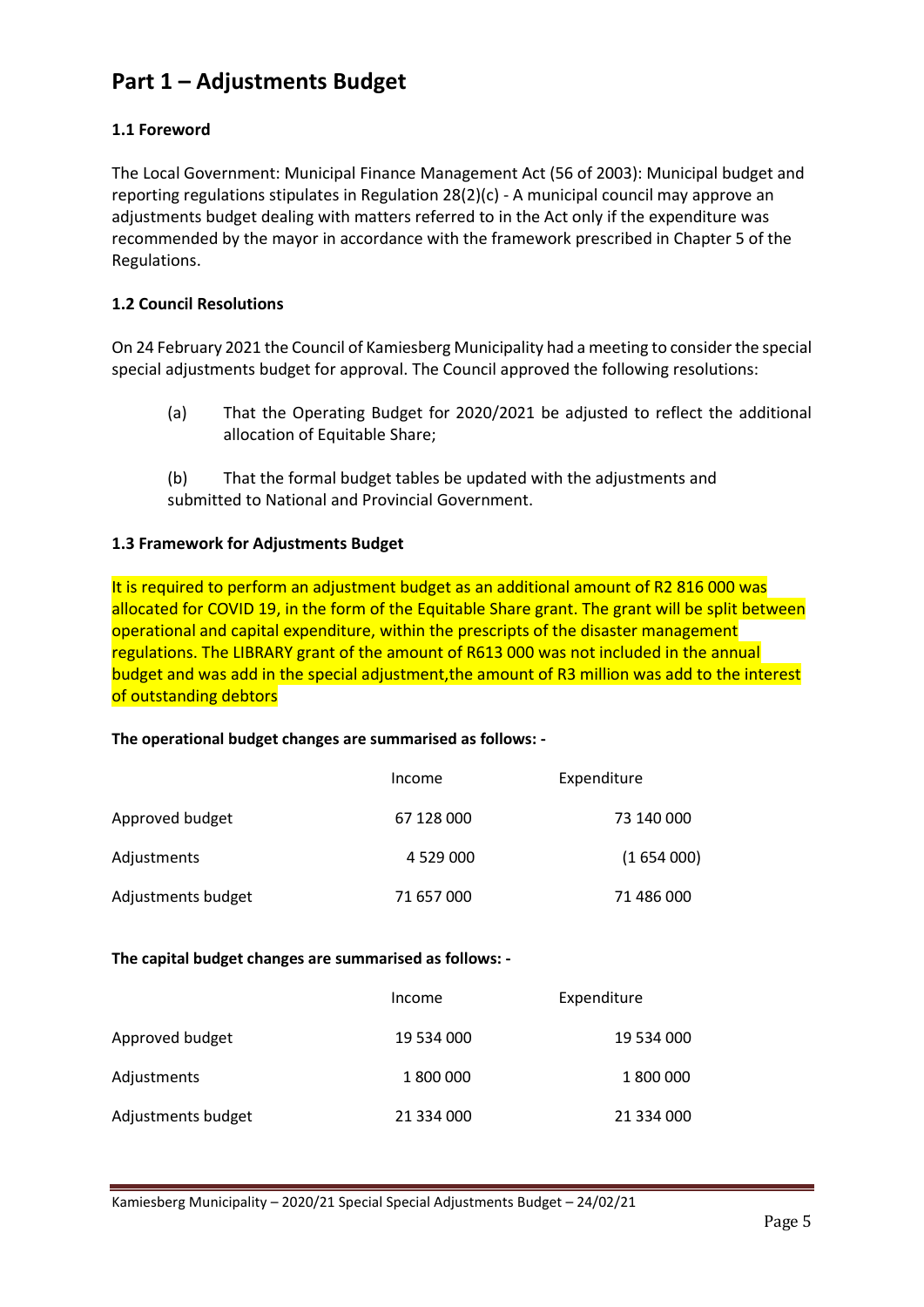#### **Detailed Summary: Adjustments**

| <b>Cost Containment</b> | 4,000,000.00 |                                          |                     |                          |                |               |
|-------------------------|--------------|------------------------------------------|---------------------|--------------------------|----------------|---------------|
| <b>Vote Number</b>      |              | <b>Decription</b>                        | <b>Budget 20/21</b> | <b>YTD Actual</b>        | Adjustment     | Total         |
| 5005228361004069ZZW1    |              | <b>CONTR: MAINTENANCE OF EQUIPMENT</b>   | 1,032,887.00        | 24,422.52                | (500,000.00)   | 1,532,887.00  |
|                         |              |                                          |                     |                          |                |               |
| 5010232060004196ZZW1    |              | INV - CONSUMABLE STORES - STANDARD RATED | 570,206.00          | 1,581.31                 | (200,000.00)   | 770,206.00    |
| 4005234001003MRCZZWM    | <b>ESKOM</b> |                                          | 11,641,830.00       | 1,205,598.44             | (1,000,000.00) | 12,641,830.00 |
| 2505230661003MRCZZWM    |              | OC: WET FUEL                             | 1,202,914.00        | ٠                        | (700,000.00)   | 1,902,914.00  |
| 2505227334003MRCZZHO    |              | C&PS: LEGAL COST ADVICE & LITIGATION     | 523,000.00          | 51,869.60                | (200,000.00)   | 723,000.00    |
| 5005234025004MRCZZWM    |              | <b>BULK WATER PURCHASES</b>              | 255,747.00          | 41,294.22                | (50,000.00)    | 305,747.00    |
| 3010230020003MRCZZHO    |              | OC: AUDIT COST: EXTERNAL                 | 1,716,486.00        | ÷.                       | (500,000.00)   | 2,216,486.00  |
|                         |              |                                          |                     |                          |                |               |
| 7005232060005MRCZZWM    |              | INV - CONSUMABLE STORES - STANDARD RATED | 323,245.00          | 33,043.48                | (50,000.00)    | 373,245.00    |
| 2010230576003MRCZZHO    |              | OC: T&S DOM - ACCOMMODATION              | 118,428.00          | 3,400.00                 | (50,000.00)    | 71,828.00     |
| 6005230577003MRCZZHO    |              | OC: T&S DOM - DAILY ALLOWANCE            | 329,462.00          | 760.00                   | (100,000.00)   | 230,222.00    |
| 3005230451003MRCZZHO    |              | OC: PRINTING & PUBLICATIONS              | 222,279.00          | 3,264.40                 | (100,000.00)   | 125,543.40    |
| 3005230452003MRCZZHO    |              | OC: PROFESSIONAL BODIES M/SHIP & SUBS    | 252,714.00          | ٠                        | (100,000.00)   | 152,714.00    |
| 2505230240003MRCZZHO    |              | OC: INSUR UNDER - INSURANCE AGGREGATION  | 336,657.00          | $\overline{\phantom{a}}$ | (150,000.00)   | 186,657.00    |
| 2005230581003MRCZZHO    |              | OC: T&S DOM TRP - W/OUT OPR OWN TRANSPRT | 284,261.00          | 33,447.12                | (100,000.00)   | 217,708.12    |
| 4005232060007085ZZW1    |              | INV - CONSUMABLE STORES - STANDARD RATED | 451,559.00          | 73,358.00                | (100,000.00)   | 424,917.00    |
| 7005232060005MRCZZWM    |              | INV - CONSUMABLE STORES - STANDARD RATED | 323,245.00          | 33,043.48                | (100,000.00)   | 256,288.48    |
| 2010230513003MRCZZWM    |              | OC: REMUNERATION TO WARD COMMITTEES      | 282,420.00          | 49,500.00                | (50,000.00)    | 281,920.00    |
| 2010230012003MRCZZHO    |              | OC: ADV/PUB/MARK - CORP & MUN ACTIVITIES | 277,299.00          | 21,061.65                | (70,000.00)    | 228,360.65    |

#### **Table B2-B5 (Budgeted Financial Performance)**

## **Operational Adjustments**

| <b>AFS/ Budget Line</b><br>item | <b>Approved Budget</b> | Adjustment | <b>Adjusted</b><br>budget |  |  |
|---------------------------------|------------------------|------------|---------------------------|--|--|
| Grants                          | 30 079 000             | 1529 000   | 31 608 000                |  |  |
| Interest on                     |                        |            |                           |  |  |
| outstanding                     |                        |            |                           |  |  |
| debtors                         | 4 504 000              | 3 000 000  | 7 504 000                 |  |  |

## **Expenditure Adjustments:**

| AFS/Budget Line item | Adjustment |
|----------------------|------------|
| Overtime             | 550 000    |
| <b>Medical Aid</b>   | 135 000    |

Kamiesberg Municipality – 2020/21 Special Special Adjustments Budget – 24/02/21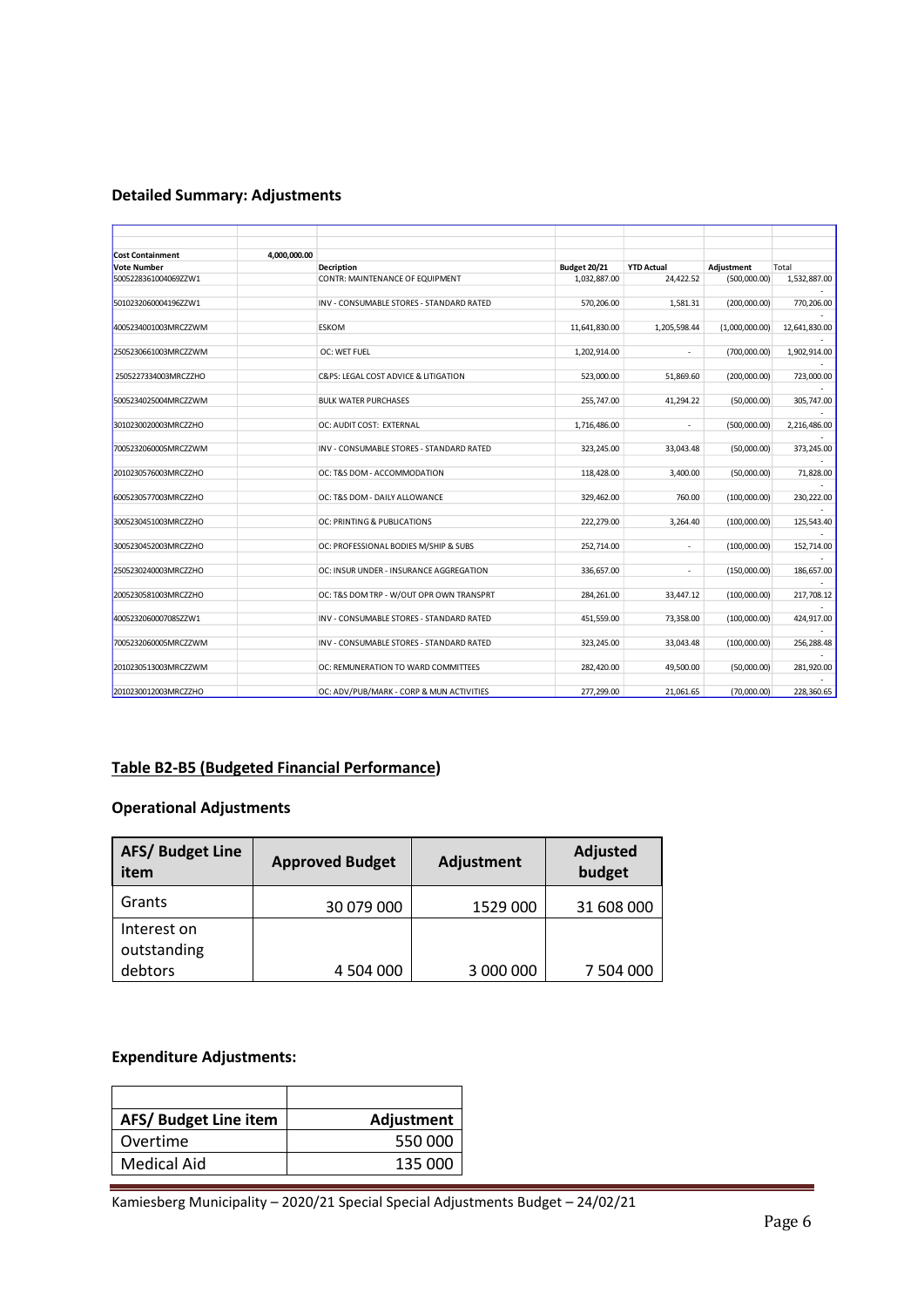| <b>Bulk Purchases</b>    | (1050000) |
|--------------------------|-----------|
| <b>Other Material</b>    | 632 000   |
| <b>Other Expenditure</b> | (1921000) |
|                          | (1654000) |

## **Capital Adjustments**

## **Capital Expenditure Adjustments:**

| AFS/Budget Line item             | Adjustment |
|----------------------------------|------------|
| <b>Water Treatment (Pumps)</b>   | 300 000    |
| <b>Electricity (Transformers</b> | 450 000    |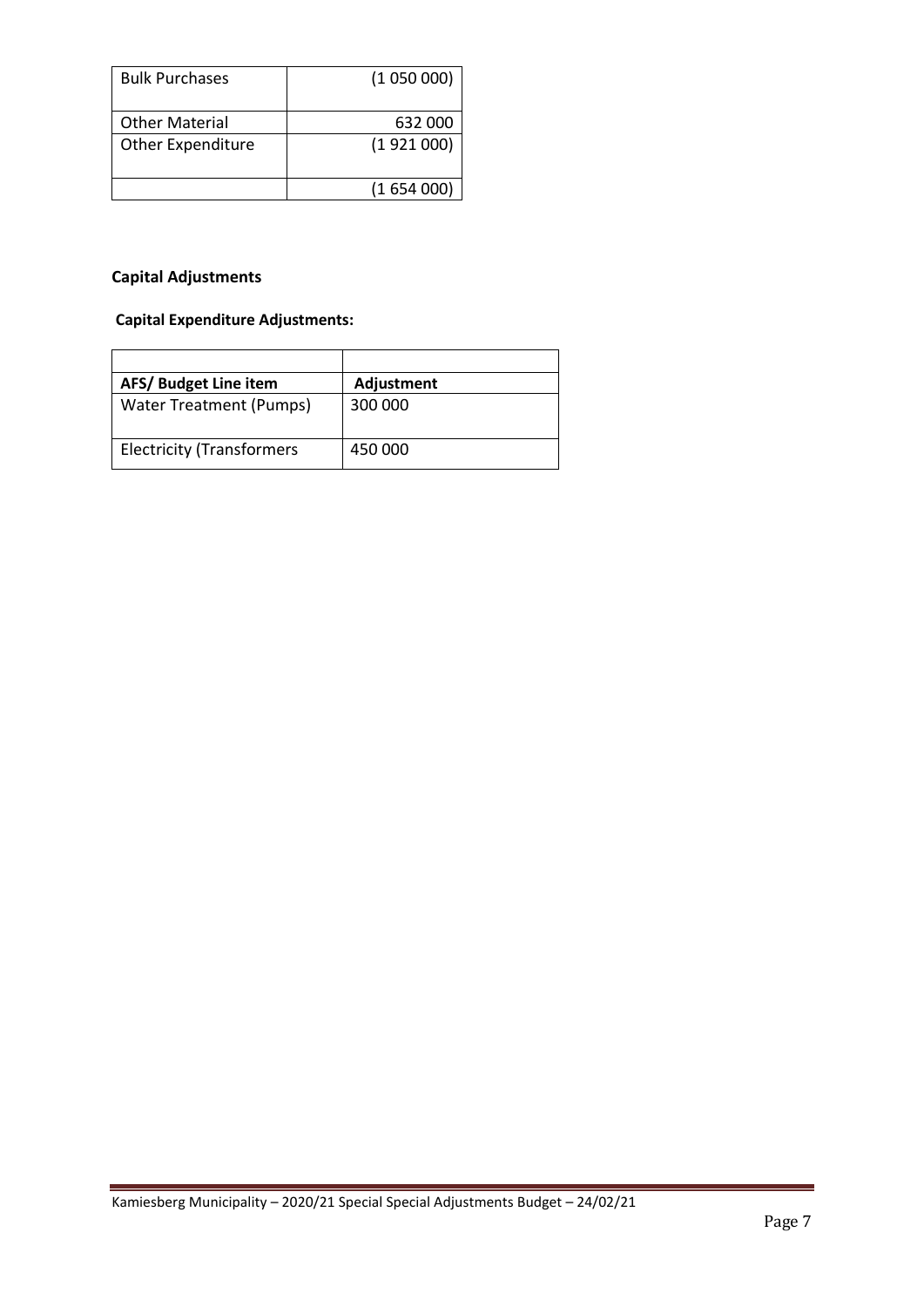# **Part 2 – Adjustments Budget Schedules**

#### **2.1 – Legislative Framework**

The Municipal Budget and Reporting Regulations (MBRR) stipulates that,

21. "An adjustments budget and supporting documentation of a municipality must be in the format specified in Schedule B ..."

The objective of the MBRR is to secure sound and sustainable management of the budgeting and reporting practices of municipalities by establishing uniform norms and standards and other requirements for ensuring transparency, accountability and appropriate lines of responsibility in the budgeting and reporting process and other relevant matters as required by the Act.

#### **2.1.2 Proposed revised budget to be tabled in council**

On the tables below are the budget schedules according to corrections made by the municipality and assistance from Provincial Treasury. As instructed by National Treasury, once the budget has been revised to reflect a funded position for the 2020/21 financial year, the revised budget must be re-adopted at a special adjustment budget meeting of council.

Only those schedules that are affected through this adjustments budget are attached.

#### **2.2 – Adjustments Budget Schedules**

Changes due to various amendments explained under segments above.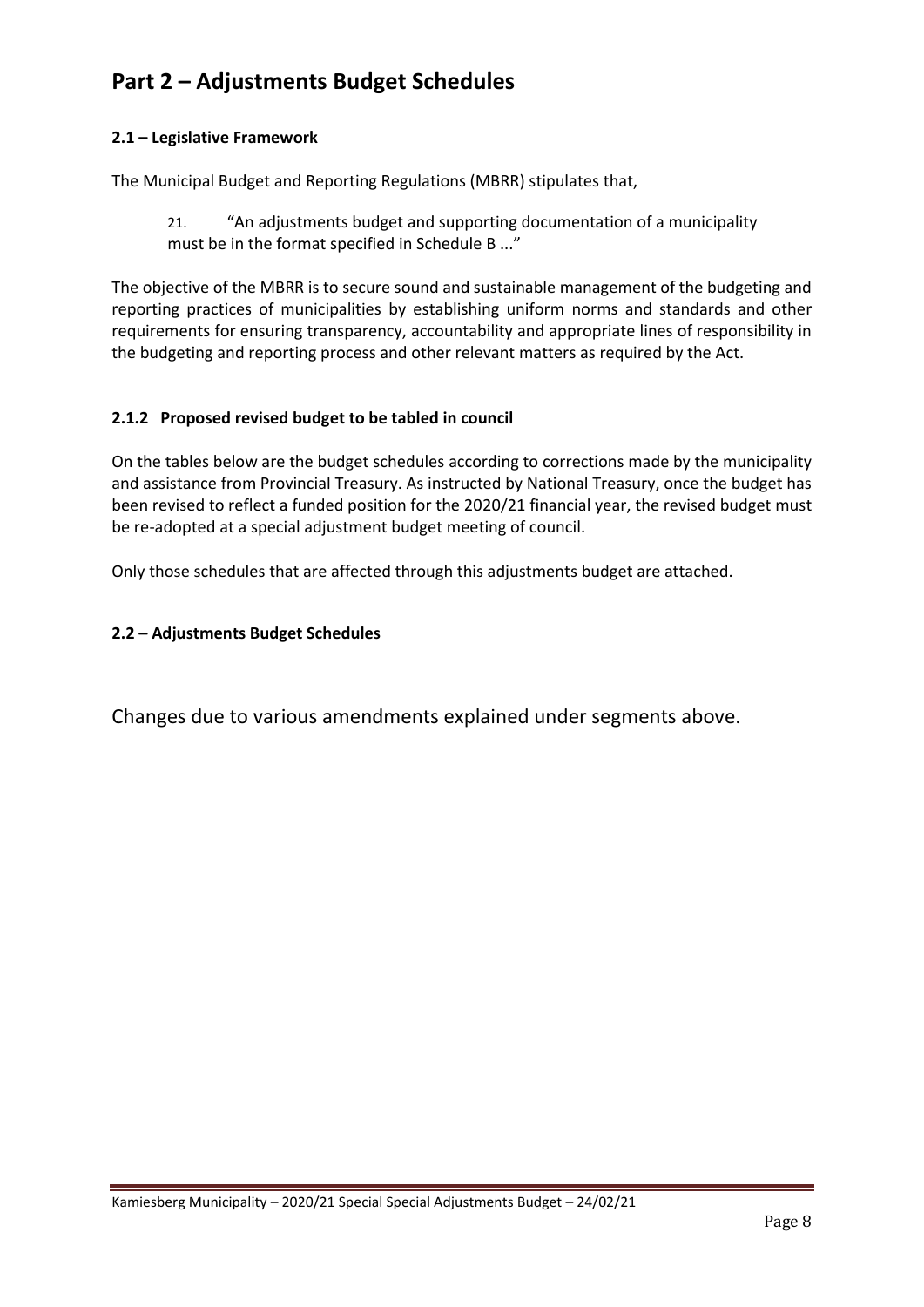#### **NC064 Kamiesberg - Table B1 Adjustments Budget Summary -**

|                                                                                                                                                       |                           | Budget Year 2020/21               |                                            |                                  |                                |                            |                                  |                          |                                |                           |                           |  |
|-------------------------------------------------------------------------------------------------------------------------------------------------------|---------------------------|-----------------------------------|--------------------------------------------|----------------------------------|--------------------------------|----------------------------|----------------------------------|--------------------------|--------------------------------|---------------------------|---------------------------|--|
| Description                                                                                                                                           | Original<br><b>Budget</b> | Prior<br>Adjusted<br>$\mathbf{1}$ | Accum.<br>Funds<br>$\overline{2}$          | Multi-year<br>capital<br>3       | Unfore.<br>Unavoid.<br>4       | Nat. or<br>Prov. Govt<br>5 | Other<br>Adjusts.<br>6           | Total<br>Adjusts.<br>7   | Adjusted<br><b>Budget</b><br>8 | Adjusted<br><b>Budget</b> | Adjusted<br><b>Budget</b> |  |
| R thousands                                                                                                                                           | Α                         | A1                                | B                                          | C                                | D                              | E                          | F                                | G                        | н                              |                           |                           |  |
| <b>Financial Performance</b>                                                                                                                          |                           |                                   |                                            |                                  |                                |                            |                                  |                          |                                |                           |                           |  |
| Property rates                                                                                                                                        | 11,788                    |                                   |                                            |                                  |                                |                            |                                  | -                        | 11,788                         | 12,302                    | 12,868                    |  |
| Service charges                                                                                                                                       | 18,452                    | L,                                | L,                                         | L                                | ۰                              |                            | $\overline{a}$                   | -                        | 18,452                         | 19,301                    | 20,189                    |  |
| Investment revenue                                                                                                                                    | 161                       | ۰                                 | ۰                                          | $\overline{a}$                   |                                | ۰                          | $\overline{\phantom{0}}$         | $\overline{a}$           | 161                            | 168                       | 176                       |  |
| Transfers recognised - operational                                                                                                                    | 30,079                    | L,                                |                                            |                                  |                                |                            | 1,529                            | 1,529                    | 31,608                         | 31,048                    | 31,535                    |  |
| Other own revenue                                                                                                                                     | 6,648                     | $\overline{a}$                    | ÷                                          | $\overline{\phantom{a}}$         | $\overline{\phantom{a}}$       | $\overline{a}$             | 3,000                            | 3,000                    | 9,648                          | 10,954                    | 12,274                    |  |
| Total Revenue (excluding capital transfers and                                                                                                        | 67,128                    | $\overline{a}$                    | ۰                                          | $\blacksquare$                   | $\overline{\phantom{0}}$       | $\overline{\phantom{0}}$   | 4,529                            | 4,529                    | 71,657                         | 73,773                    | 77,041                    |  |
| contributions)                                                                                                                                        |                           |                                   |                                            |                                  |                                |                            |                                  |                          |                                |                           |                           |  |
| Employ ee costs                                                                                                                                       | 25,451                    | -                                 | ÷                                          | $\overline{a}$                   | -                              | -                          | 685                              | 685                      | 26,136                         | 27,041                    | 28,731                    |  |
| Remuneration of councillors                                                                                                                           | 2,938                     | $\overline{a}$                    | $\overline{\phantom{a}}$                   | $\overline{\phantom{a}}$         | $\overline{\phantom{0}}$       | $\overline{a}$             | $\overline{\phantom{0}}$         | $\overline{a}$           | 2,938                          | 3,122                     | 3,317                     |  |
| Depreciation & asset impairment                                                                                                                       | 12,965                    | L,                                | L,                                         | L.                               | L.                             | $\overline{a}$             | $\overline{\phantom{0}}$         | $\overline{a}$           | 12,965                         | 12,916                    | 12,455                    |  |
| Finance charges                                                                                                                                       | 1,455                     | L,                                | L,                                         | L                                | ۷                              | $\overline{a}$             | $\overline{\phantom{0}}$         | $\overline{a}$           | 1,455                          | 1,455                     | 1,455                     |  |
| Materials and bulk purchases                                                                                                                          | 15,337                    | ۰                                 | L.                                         | $\overline{a}$                   | ۰                              | $\overline{a}$             | (418)                            | (418)                    | 14,919                         | 16,112                    | 17,379                    |  |
| Transfers and grants                                                                                                                                  |                           | L.                                | L,                                         | L.<br>$\overline{\phantom{a}}$   | L.<br>$\overline{\phantom{a}}$ | $\overline{a}$             | $\overline{a}$                   | $\overline{a}$           | $\overline{a}$                 | $\overline{\phantom{a}}$  | ٠                         |  |
| Other ex penditure                                                                                                                                    | 14,994                    | $\overline{a}$                    | ۰                                          |                                  |                                | $\overline{\phantom{a}}$   | (1, 921)                         | (1, 921)                 | 13,073                         | 16,409                    | 17,164                    |  |
| <b>Total Expenditure</b>                                                                                                                              | 73,140                    | $\overline{\phantom{0}}$          | $\qquad \qquad \blacksquare$               | $\overline{\phantom{a}}$         | $\overline{\phantom{a}}$       | $\overline{\phantom{a}}$   | (1,654)                          | (1,654)                  | 71,486                         | 77,054                    | 80,501                    |  |
| Surplus/(Deficit)                                                                                                                                     | (6, 012)                  | $\overline{a}$                    | $\overline{a}$                             | $\overline{\phantom{a}}$         | $\overline{a}$                 | $\overline{a}$             | 6,183                            | 6,183                    | 171                            | (3, 282)                  | (3, 460)                  |  |
| Transfers and subsidies - capital (monetary<br>allocations) (National / Provincial and District)<br>Transfers and subsidies - capital (monetary       | 19,534                    | L.                                | L,                                         | L.                               | L.                             | $\overline{a}$             |                                  |                          | 19,534                         | 13,772                    | 21,945                    |  |
| allocations) (National / Provincial Departmental<br>Agencies, Households, Non-profit Institutions,<br>Private Enterprises, Public Corporatons, Higher |                           | ۰                                 | $\overline{\phantom{0}}$                   | $\overline{a}$                   | $\overline{\phantom{0}}$       | $\overline{a}$             |                                  |                          |                                |                           |                           |  |
| Surplus/(Deficit) after capital transfers &                                                                                                           | 13,522                    | L,                                | $\overline{a}$                             | L,                               | L,                             | ÷,                         | 6,183                            | 6,183                    | 19,705                         | 10,490                    | 18,485                    |  |
| contributions                                                                                                                                         |                           |                                   |                                            |                                  |                                |                            |                                  |                          |                                |                           |                           |  |
| Share of surplus/ (deficit) of associate                                                                                                              | $\overline{a}$            | $\qquad \qquad -$                 | $\overline{\phantom{a}}$                   | $\overline{\phantom{a}}$         | $\overline{\phantom{a}}$       | $\overline{a}$             | $\overline{\phantom{a}}$         | $\overline{a}$           | $\overline{a}$                 | $\overline{\phantom{a}}$  | $\overline{a}$            |  |
| Surplus/ (Deficit) for the year                                                                                                                       | 13,522                    | $\overline{a}$                    | $\overline{a}$                             | $\overline{\phantom{a}}$         | $\qquad \qquad \blacksquare$   | $\overline{\phantom{0}}$   | 6,183                            | 6,183                    | 19,705                         | 10,490                    | 18,485                    |  |
|                                                                                                                                                       |                           |                                   |                                            |                                  |                                |                            |                                  |                          |                                |                           |                           |  |
| Capital expenditure & funds sources                                                                                                                   |                           |                                   |                                            |                                  |                                |                            |                                  |                          |                                |                           |                           |  |
| Capital expenditure                                                                                                                                   | 19,534                    | ۰                                 | L.                                         | $\overline{a}$                   | $\overline{\phantom{0}}$       | $\overline{a}$             | 4,350                            | 4,350                    | 23,884                         | 15,872                    | 25,195                    |  |
| Transfers recognised - capital                                                                                                                        | 19,534                    | ÷                                 |                                            |                                  |                                |                            | -                                | $\overline{a}$           | 19,534                         | 13,772                    | 21,945                    |  |
| Borrow ing                                                                                                                                            |                           |                                   | L.                                         |                                  |                                | $\overline{a}$             | $\overline{a}$                   | $\overline{a}$           | $\overline{a}$                 | $\overline{a}$            | ۰                         |  |
| Internally generated funds                                                                                                                            |                           | L,                                |                                            |                                  |                                | $\overline{a}$             | 2,550                            | 2,550                    | 2,550                          | 650                       | 700                       |  |
| Total sources of capital funds                                                                                                                        | 19,534                    | ۰                                 | ۰                                          | $\overline{\phantom{0}}$         | ۰                              | $\overline{\phantom{0}}$   | 2,550                            | 2,550                    | 22,084                         | 14,422                    | 22,645                    |  |
| Financial position                                                                                                                                    |                           |                                   |                                            |                                  |                                |                            |                                  |                          |                                |                           |                           |  |
| Total current assets                                                                                                                                  | 15,013                    | $\overline{a}$                    |                                            | -                                |                                | -                          | (476)                            | (476)                    | 14,537                         | 20,096                    | 22,302                    |  |
| Total non current assets                                                                                                                              | 226,655                   | L.                                | L.                                         | ۳                                | L.                             | ۳                          | 1,800                            | 1,800                    | 228,455                        | 227,512                   | 237,001                   |  |
| Total current liabilities                                                                                                                             | 12,567                    | $\overline{a}$                    |                                            |                                  |                                |                            | $\overline{a}$                   | $\overline{a}$           | 12,567                         | 17,703                    | 15,208                    |  |
| Total non current liabilities                                                                                                                         | 39,990                    | -                                 | ÷                                          | $\overline{a}$                   |                                | $\overline{a}$             | $\overline{a}$                   | $\overline{a}$           | 39,990                         | 34,302                    | 35,009                    |  |
| Community wealth/Equity                                                                                                                               | 189,810                   | $\overline{a}$                    | $\overline{\phantom{0}}$                   | $\overline{a}$                   | L,                             | $\overline{a}$             | 4,042                            | 4,042                    | 193,852                        | 199,602                   | 214,086                   |  |
| <b>Cash flows</b>                                                                                                                                     |                           |                                   |                                            |                                  |                                |                            |                                  |                          |                                |                           |                           |  |
| Net cash from (used) operating                                                                                                                        | 17,039                    | $\overline{a}$                    |                                            | -                                |                                | $\overline{a}$             | 1,529                            | 1,529                    | 18,568                         | 24,604                    | 24,126                    |  |
| Net cash from (used) investing                                                                                                                        | (19, 534)                 | $\overline{a}$                    |                                            | $\overline{a}$                   |                                |                            | (1, 800)                         | (1,800)                  | (21, 334)                      | (13, 772)                 | (21, 945)                 |  |
| Net cash from (used) financing                                                                                                                        | 3,933                     | L,                                | L.                                         | $\overline{a}$                   |                                |                            | $\overline{\phantom{0}}$         | $\overline{a}$           | 3,933                          | (7, 113)                  | (380)                     |  |
| Cash/cash equivalents at the year end                                                                                                                 | 6,692                     | Ē,                                |                                            |                                  |                                |                            | (271)                            | (271)                    | 6,421                          | 10,410                    | 12,211                    |  |
| Cash backing/surplus reconciliation                                                                                                                   |                           |                                   |                                            |                                  |                                |                            |                                  |                          |                                |                           |                           |  |
| Cash and investments available                                                                                                                        | 10,653                    | $\overline{a}$                    | $\overline{a}$                             | $\overline{a}$                   |                                | $\overline{\phantom{0}}$   | (476)                            | (476)                    | 10,177                         | 14,371                    | 16,172                    |  |
| Application of cash and investments                                                                                                                   | 4,736                     | $\overline{a}$                    | $\qquad \qquad -$                          | $\qquad \qquad -$                | $\qquad \qquad -$              | $\overline{a}$             | 252                              | 252                      | 4,988                          | 8,761                     | 6,301                     |  |
| Balance - surplus (shortfall)                                                                                                                         | 5,917                     | $\overline{\phantom{0}}$          | $\overline{a}$                             | $\overline{a}$                   | ۰                              | $\overline{a}$             | (728)                            | (728)                    | 5,189                          | 5,611                     | 9,872                     |  |
|                                                                                                                                                       |                           |                                   |                                            |                                  |                                |                            |                                  |                          |                                |                           |                           |  |
| <b>Asset Management</b>                                                                                                                               |                           |                                   |                                            |                                  |                                |                            |                                  |                          |                                |                           |                           |  |
| Asset register summary (WDV)                                                                                                                          | 226,655                   | $\qquad \qquad -$                 | $\overline{a}$                             | $\overline{a}$                   |                                | $\overline{a}$             | 1,800                            | 1,800                    | 228,455                        | 227,512                   | 237,001                   |  |
| Depreciation & asset impairment                                                                                                                       | 12,965                    | $\overline{a}$                    | ÷                                          | -                                | L                              | -                          | -                                | $\overline{\phantom{0}}$ | 12,965                         | 12,916                    | 12,455                    |  |
| Renewal and Upgrading of Existing Assets                                                                                                              | 13,898                    | $\overline{a}$                    | $\overline{\phantom{a}}$<br>$\overline{a}$ | $\overline{a}$<br>$\overline{a}$ | $\overline{\phantom{0}}$       | $\overline{a}$             | $\overline{a}$<br>$\overline{a}$ | $\overline{a}$           | 13,898                         | 6,000                     | 2,000                     |  |
| Repairs and Maintenance                                                                                                                               | 2,385                     | $\qquad \qquad -$                 |                                            |                                  |                                | $\overline{\phantom{0}}$   |                                  | $\overline{\phantom{0}}$ | 2,385                          | 2,495                     | 2,609                     |  |
| <u>Free services</u>                                                                                                                                  |                           |                                   |                                            |                                  |                                |                            |                                  |                          |                                |                           |                           |  |
| Cost of Free Basic Services provided                                                                                                                  | 4,128                     | $\overline{a}$                    | $\overline{a}$                             | $\overline{a}$                   | $\overline{\phantom{0}}$       | $\overline{a}$             | $\overline{a}$                   | $\overline{a}$           | 4,128                          | 4,318                     | 4,516                     |  |
| Revenue cost of free services provided                                                                                                                | 2,619                     | L,                                |                                            |                                  |                                |                            |                                  | $\overline{a}$           | 2,619                          | 2,740                     | 2,866                     |  |
| Households below minimum service level                                                                                                                |                           |                                   |                                            |                                  |                                |                            |                                  |                          |                                |                           |                           |  |
| Water:                                                                                                                                                | ۰                         | ۰                                 | $\overline{\phantom{a}}$                   | $\overline{a}$                   | $\overline{\phantom{0}}$       | $\overline{a}$             | $\overline{a}$                   | $\overline{a}$           | $\overline{a}$                 | $\overline{a}$            |                           |  |
| Sanitation/sew erage:                                                                                                                                 | -                         | $\overline{a}$                    | -                                          | $\overline{a}$                   |                                | -                          | $\overline{\phantom{0}}$         | $\overline{a}$           |                                |                           |                           |  |
| Energy:                                                                                                                                               |                           | $\overline{a}$                    | -                                          | $\overline{\phantom{0}}$         |                                | $\overline{a}$             |                                  | -                        |                                |                           | $\qquad \qquad -$         |  |
| Refuse:                                                                                                                                               |                           | ۰                                 |                                            | $\overline{a}$                   |                                |                            |                                  | $\overline{\phantom{0}}$ | $\overline{a}$                 | $\overline{\phantom{a}}$  | $\overline{\phantom{0}}$  |  |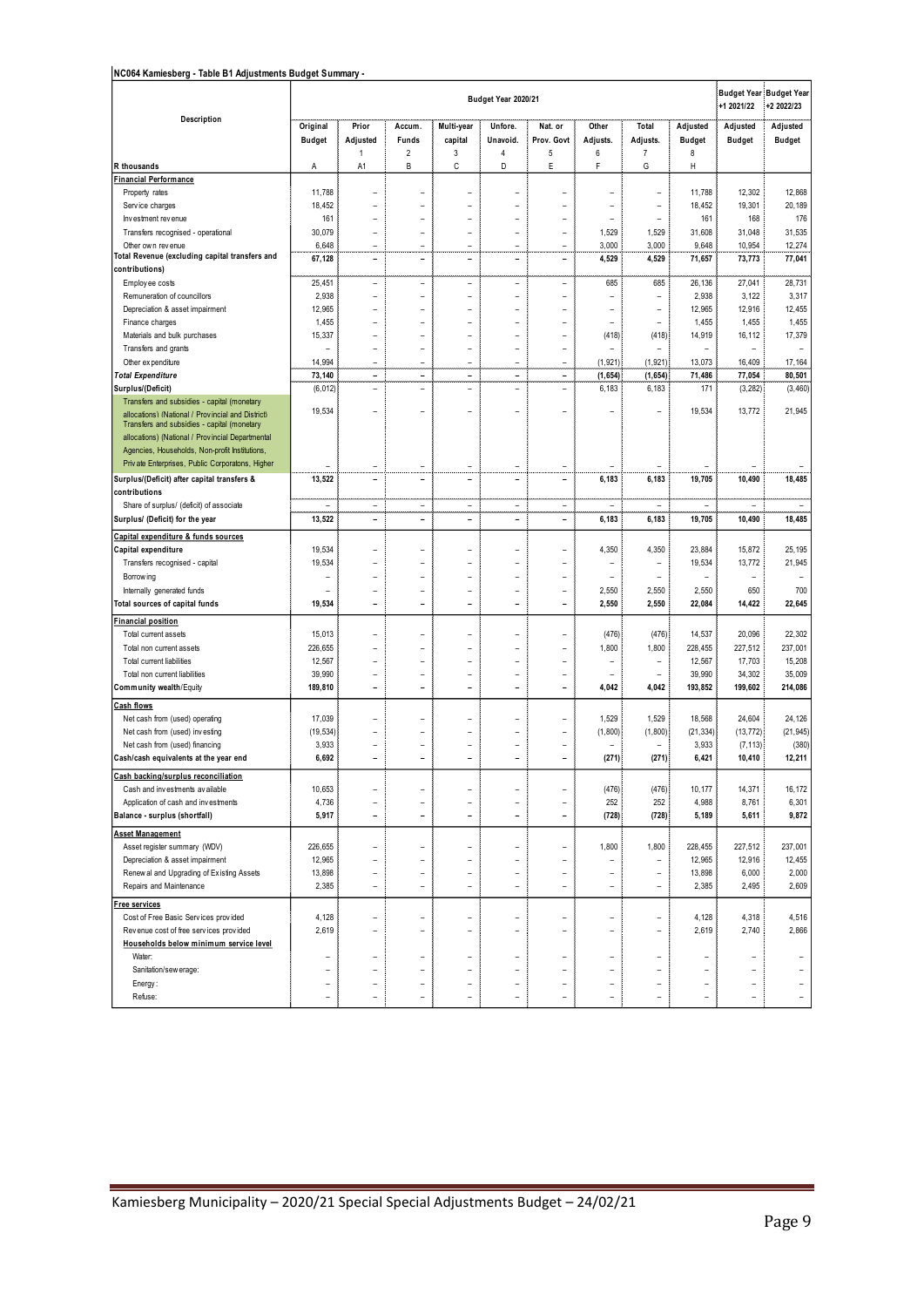#### **NC064 Kamiesberg - Table B2 Adjustments Budget Financial Performance (functional classification) -**

| <b>Standard Description</b>                | Ref            |                          |                          |                          |                          | Budget Year 2020/21      |                          |                          |                          |                          | <b>Budget Year Budget Year</b><br>+1 2021/22 | +2 2022/23               |
|--------------------------------------------|----------------|--------------------------|--------------------------|--------------------------|--------------------------|--------------------------|--------------------------|--------------------------|--------------------------|--------------------------|----------------------------------------------|--------------------------|
|                                            |                | Original                 | Prior                    | Accum.                   | Multi-year               | Unfore.                  | Nat. or                  | Other                    | Total                    | Adjusted                 | Adjusted                                     | Adjusted                 |
|                                            |                | <b>Budget</b>            | Adjusted                 | Funds                    | capital                  | Unavoid.                 | Prov. Govt               | Adjusts.                 | Adjusts.                 | <b>Budget</b>            | <b>Budget</b>                                | <b>Budget</b>            |
|                                            |                |                          | 5                        | $6\phantom{.}6$          | $\overline{7}$           | 8                        | 9                        | 10                       | 11                       | 12                       |                                              |                          |
| R thousands                                | 1, 4           | Α                        | A1                       | B                        | C                        | D                        | E                        | F                        | G                        | н                        |                                              |                          |
| Revenue - Functional                       |                |                          |                          |                          |                          |                          |                          |                          |                          |                          |                                              |                          |
| Governance and administration              |                | 53,507                   | L.                       | ۰                        | ۰                        | ۳                        | ۳                        | 4,529                    | 4,529                    | 58,036                   | 60,462                                       | 62,934                   |
| Executive and council                      |                | $\overline{a}$           | $\overline{a}$           | $\overline{a}$           | $\overline{\phantom{a}}$ |                          | $\overline{\phantom{a}}$ |                          | $\overline{\phantom{a}}$ |                          |                                              |                          |
| Finance and administration                 |                | 53,507                   |                          | $\overline{a}$           |                          |                          |                          | 4,529                    | 4,529                    | 58,036                   | 60,462                                       | 62,934                   |
| Internal audit                             |                | $\overline{a}$           | ۰                        | $\overline{\phantom{a}}$ | ۰                        | $\overline{a}$           | $\overline{a}$           | $\overline{a}$           | ۰                        | $\overline{\phantom{0}}$ | $\overline{\phantom{a}}$                     | $\overline{\phantom{a}}$ |
| Community and public safety                |                | 10                       | ۰                        | $\overline{\phantom{a}}$ | ۰                        | -                        | ۰                        | $\overline{\phantom{0}}$ |                          | 10                       | 10                                           | 11                       |
| Community and social services              |                | $\overline{2}$           |                          |                          |                          |                          |                          |                          |                          | $\overline{2}$           | $\overline{2}$                               | $\overline{2}$           |
| Sport and recreation                       |                | 8                        | $\overline{a}$           | $\overline{a}$           | ۰                        | $\overline{a}$           | $\overline{a}$           | $\overline{a}$           | ۰                        | 8                        | 8                                            | 8                        |
| Public safety                              |                |                          | $\overline{a}$           | $\overline{a}$           |                          |                          |                          |                          |                          |                          |                                              |                          |
| Housing                                    |                | $\overline{a}$           |                          |                          |                          |                          |                          |                          |                          |                          |                                              |                          |
| Health                                     |                | $\overline{\phantom{0}}$ | ۰                        | $\overline{\phantom{a}}$ | ۰                        | $\overline{a}$           | $\overline{\phantom{0}}$ | $\overline{a}$           | $\overline{\phantom{0}}$ | $\overline{\phantom{0}}$ | $\overline{\phantom{0}}$                     | $\overline{\phantom{0}}$ |
| <b>Economic and environmental services</b> |                | 1,009                    | ۰                        | $\overline{\phantom{0}}$ | ۰                        | -                        | $\overline{\phantom{0}}$ | $\overline{\phantom{0}}$ | ۰                        | 1,009                    | 9                                            | 10                       |
| Planning and development                   |                | 1,000                    | $\overline{a}$           | $\overline{a}$           | $\overline{a}$           | $\overline{a}$           | $\overline{a}$           | $\overline{a}$           | $\overline{a}$           | 1.000                    |                                              |                          |
| Road transport                             |                | 9                        | $\overline{a}$           | $\overline{a}$           | ۰                        | $\overline{a}$           | $\overline{a}$           | $\overline{a}$           | ۰                        | 9                        | 9                                            | 10                       |
| Env ironmental protection                  |                | $\overline{a}$           |                          |                          |                          |                          |                          |                          |                          |                          |                                              |                          |
| <b>Trading services</b>                    |                | 32,137                   | L,                       | $\overline{a}$           | L                        |                          |                          |                          | ۰                        | 32,137                   | 27,063                                       | 36,032                   |
| Energy sources                             |                | 10,532                   | $\overline{\phantom{a}}$ | $\overline{a}$           | $\overline{\phantom{a}}$ | $\overline{a}$           | $\overline{a}$           | $\overline{a}$           | ÷                        | 10,532                   | 12,017                                       | 13,523                   |
| Water management                           |                | 17,161                   | $\overline{a}$           | $\overline{a}$           | L,                       | $\overline{a}$           | $\overline{a}$           | $\overline{a}$           | ÷                        | 17,161                   | 10,398                                       | 17,646                   |
| Waste water management                     |                | 2,136                    | $\overline{a}$           | $\overline{a}$           | $\overline{a}$           | $\overline{a}$           | $\overline{a}$           | $\overline{a}$           | $\overline{a}$           | 2,136                    | 2,234                                        | 2,337                    |
| Waste management                           |                | 2,308                    | $\overline{a}$           | $\overline{a}$           | L,                       | $\overline{a}$           | $\overline{a}$           | $\overline{a}$           | ÷                        | 2,308                    | 2,414                                        | 2,525                    |
| Other                                      |                |                          | $\overline{a}$           | L.                       | $\overline{a}$           | $\overline{a}$           | $\overline{a}$           |                          |                          |                          |                                              | $\overline{a}$           |
| Total Revenue - Functional                 | $\overline{2}$ | 86,662                   | $\overline{\phantom{a}}$ | $\overline{\phantom{a}}$ | $\overline{a}$           | $\overline{\phantom{0}}$ | $\overline{\phantom{0}}$ | 4,529                    | 4,529                    | 91,191                   | 87,545                                       | 98,986                   |
| <b>Expenditure - Functional</b>            |                |                          |                          |                          |                          |                          |                          |                          |                          |                          |                                              |                          |
| Governance and administration              |                | 33,245                   | L,                       | $\overline{a}$           | L,                       | -                        | ۳                        | (252)                    | (252)                    | 32,993                   | 34,812                                       | 36,065                   |
| Executive and council                      |                | 7,335                    | $\overline{a}$           | $\overline{a}$           | $\overline{a}$           | $\overline{a}$           | $\overline{a}$           |                          | $\overline{a}$           | 7,335                    | 7,762                                        | 8,210                    |
| Finance and administration                 |                | 25,909                   | $\overline{a}$           | $\overline{a}$           | $\overline{a}$           | $\overline{a}$           | $\overline{a}$           | (252)                    | (252)                    | 25,657                   | 27,050                                       | 27,856                   |
| Internal audit                             |                | $\overline{a}$           | $\overline{\phantom{a}}$ | $\overline{a}$           | $\overline{a}$           | $\overline{a}$           | $\overline{a}$           | $\overline{a}$           | $\overline{a}$           |                          |                                              |                          |
| Community and public safety                |                |                          |                          |                          |                          |                          |                          | -                        |                          |                          |                                              |                          |
| Community and social services              |                |                          | $\overline{\phantom{a}}$ | $\overline{\phantom{a}}$ | ۰                        | $\overline{a}$           | ۳                        | $\overline{a}$           |                          |                          |                                              |                          |
| Sport and recreation                       |                |                          | $\overline{a}$           | $\overline{a}$           |                          | $\overline{a}$           |                          | $\overline{a}$           |                          |                          | L,                                           |                          |
| Public safety                              |                |                          | $\overline{a}$           | $\overline{a}$           |                          |                          | $\overline{a}$           | $\overline{a}$           |                          |                          |                                              |                          |
| Housing                                    |                | $\overline{a}$           | $\overline{\phantom{a}}$ | $\overline{a}$           | ۰                        | $\overline{a}$           | $\overline{a}$           | $\overline{a}$           | $\overline{\phantom{a}}$ | $\overline{\phantom{0}}$ | ۰                                            |                          |
| Health                                     |                | $\overline{a}$           | $\overline{\phantom{a}}$ | $\overline{\phantom{a}}$ | ۰                        | $\overline{a}$           | $\overline{\phantom{a}}$ | $\overline{a}$           | ۰                        |                          | $\overline{\phantom{a}}$                     |                          |
| Economic and environmental services        |                | 9.614                    | L,                       | ٠                        | ۰                        | -                        |                          | (100)                    | (100)                    | 9,514                    | 9.962                                        | 10,332                   |
| Planning and development                   |                | 2,043                    | $\overline{a}$           | $\overline{\phantom{a}}$ |                          |                          | $\overline{\phantom{a}}$ |                          |                          | 2,043                    | 2,170                                        | 2,304                    |
| Road transport                             |                | 7,571                    | $\overline{a}$           | $\overline{a}$           | $\overline{\phantom{a}}$ | $\overline{a}$           | $\overline{\phantom{a}}$ | (100)                    | (100)                    | 7.471                    | 7,793                                        | 8.027                    |
| Environmental protection                   |                |                          |                          |                          |                          |                          | $\overline{a}$           |                          |                          |                          | $\overline{a}$                               | $\overline{a}$           |
| <b>Trading services</b>                    |                | 30,763                   | ۰                        | ۰                        | ۰                        | -                        | $\overline{a}$           | (2,000)                  | (2,000)                  | 28,763                   | 32,054                                       | 33,868                   |
| Energy sources                             |                | 19,412                   | $\overline{a}$           | $\overline{a}$           | L,                       | $\overline{a}$           | $\overline{a}$           | (1, 100)                 | (1, 100)                 | 18,312                   | 20,132                                       | 21,344                   |
| Water management                           |                | 5,275                    |                          |                          |                          |                          | $\overline{a}$           | (750)                    | (750)                    | 4,525                    | 5,559                                        | 5,858                    |
| Waste water management                     |                | 209                      | $\overline{a}$           | $\overline{\phantom{a}}$ |                          | $\overline{a}$           | $\overline{\phantom{a}}$ |                          | ۰                        | 209                      | 219                                          | 229                      |
| Waste management                           |                | 5,867                    | $\overline{a}$           | $\overline{a}$           | $\overline{a}$           | $\overline{a}$           | $\overline{a}$           | (150)                    | (150)                    | 5,717                    | 6,144                                        | 6,438                    |
| Other                                      |                | 216                      | $\overline{a}$           | $\overline{a}$           | L,                       |                          | $\overline{a}$           |                          |                          | 216                      | 226                                          | 237                      |
| <b>Total Expenditure - Functional</b>      | 3              | 73,839                   | $\overline{\phantom{a}}$ | $\overline{\phantom{a}}$ | $\overline{a}$           | $\overline{a}$           | $\overline{a}$           | (2, 352)                 | (2, 352)                 | 71,487                   | 77,054                                       | 80,502                   |
| Surplus/ (Deficit) for the year            |                | 12,823                   | $\overline{a}$           | $\overline{a}$           | $\overline{a}$           | $\overline{a}$           | $\overline{a}$           | 6,881                    | 6,881                    | 19,704                   | 10,490                                       | 18,484                   |
|                                            |                |                          |                          |                          |                          |                          |                          |                          |                          |                          |                                              |                          |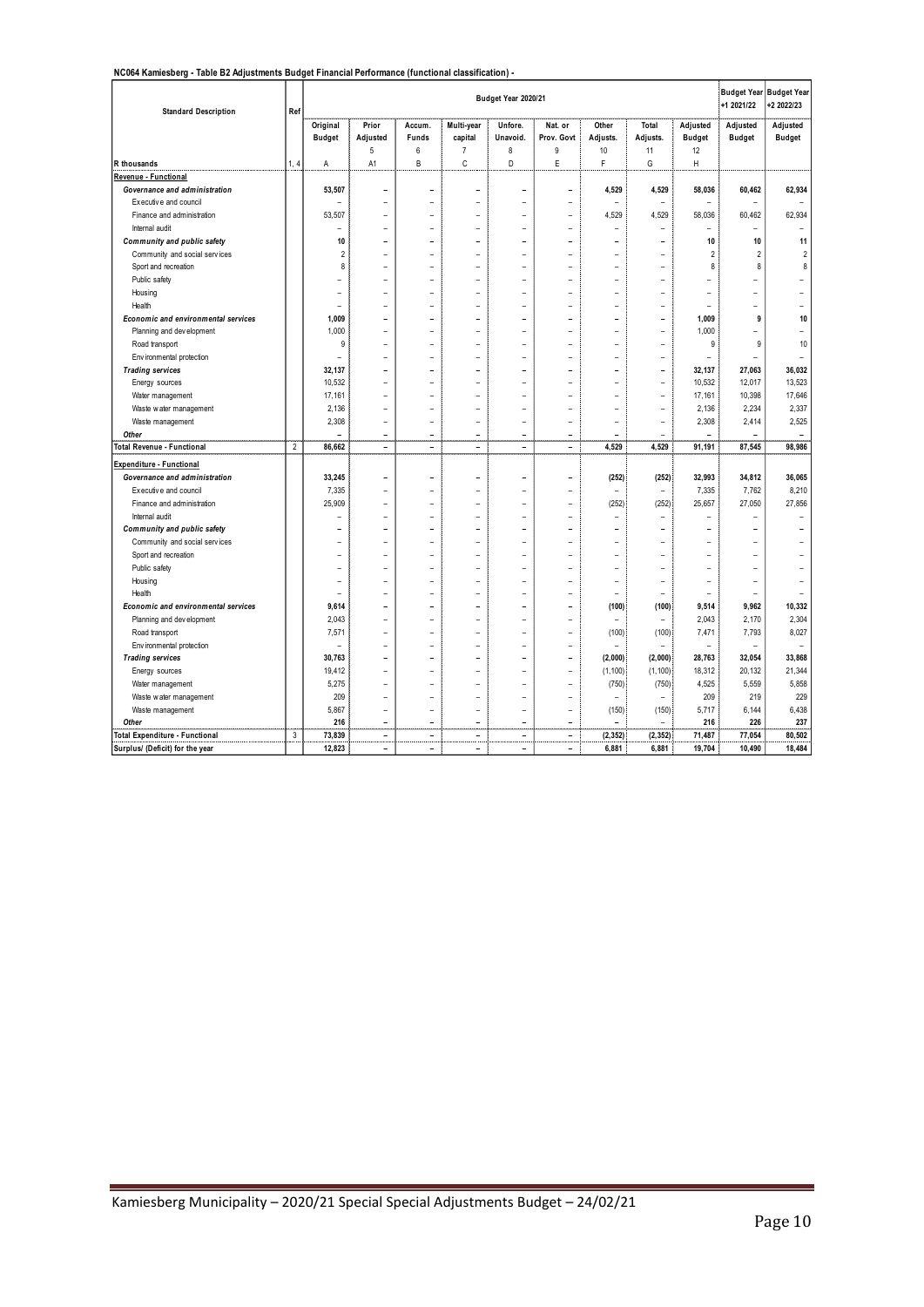| NC064 Kamiesberg - Table B3 Adjustments Budget Financial Performance (revenue and expenditure by municipal vote) - |                |                |                          |                          |                          |                          |                          |                          |                          |                          |                                              |                         |
|--------------------------------------------------------------------------------------------------------------------|----------------|----------------|--------------------------|--------------------------|--------------------------|--------------------------|--------------------------|--------------------------|--------------------------|--------------------------|----------------------------------------------|-------------------------|
| <b>Vote Description</b>                                                                                            |                |                | Budget Year 2020/21      |                          |                          |                          |                          |                          |                          | +1 2021/22               | <b>Budget Year Budget Year</b><br>+2 2022/23 |                         |
|                                                                                                                    | Ref            | Original       | Prior                    | Accum.                   | Multi-year               | Unfore.                  | Nat. or                  | Other                    | Total                    | Adjusted                 | Adjusted                                     | Adjusted                |
|                                                                                                                    |                | <b>Budget</b>  | Adjusted                 | Funds                    | capital                  | Unavoid.                 | Prov. Govt               | Adjusts.                 | Adjusts.                 | <b>Budget</b>            | <b>Budget</b>                                | <b>Budget</b>           |
| [Insert departmental structure etc]                                                                                |                |                | 3                        | $\overline{4}$           | 5                        | 6                        | 7                        | 8                        | 9                        | 10                       |                                              |                         |
| <b>R</b> thousands                                                                                                 |                | A              | A1                       | B                        | C                        | D                        | E                        | F                        | G                        | Н                        |                                              |                         |
| <b>Revenue by Vote</b>                                                                                             | 1              |                |                          |                          |                          |                          |                          |                          |                          |                          |                                              |                         |
| Vote 1 - EXECUTIVE COUNCIL                                                                                         |                |                |                          | $\overline{a}$           | $\overline{a}$           | $\overline{a}$           | $\overline{a}$           |                          | -                        |                          |                                              |                         |
| Vote 2 - FINANACE AND ADMINISTRATION                                                                               |                | 53,507         | $\overline{\phantom{0}}$ | $\overline{\phantom{0}}$ | $\overline{\phantom{0}}$ | $\overline{a}$           | $\overline{a}$           | 4,529                    | 4,529                    | 58,036                   | 60,462                                       | 62,934                  |
| Vote 3 - COMMUNITY AND SOCIAL SERVICES                                                                             |                | $\overline{2}$ |                          |                          | L                        |                          |                          | $\overline{a}$           | $\overline{a}$           | $\overline{\phantom{a}}$ | $\overline{2}$                               | $\overline{\mathbf{c}}$ |
| Vote 4 - SPORT AND RECREATION                                                                                      |                | 8              |                          |                          | $\overline{a}$           | $\overline{a}$           | $\overline{a}$           | $\overline{\phantom{a}}$ |                          | 8                        | 8                                            | 8                       |
| Vote 5 - WASTE MANAGEMENT                                                                                          |                | 2,308          | $\overline{a}$           | $\overline{\phantom{a}}$ | $\overline{a}$           | $\overline{a}$           | $\overline{a}$           | $\overline{\phantom{a}}$ | $\overline{a}$           | 2,308                    | 2,414                                        | 2,525                   |
| Vote 6 - WATER                                                                                                     |                | 17,161         |                          | $\overline{\phantom{0}}$ | $\overline{a}$           |                          | $\overline{a}$           | $\overline{a}$           | $\overline{\phantom{0}}$ | 17,161                   | 10,398                                       | 17,646                  |
| Vote 7 - ELECTRICITY                                                                                               |                | 10,532         |                          |                          |                          |                          |                          | $\overline{a}$           | $\overline{a}$           | 10,532                   | 12,017                                       | 13,523                  |
| Vote 8 - ECONOMIC AND SOCIAL DEVELOPMENT                                                                           |                | 1,000          | $\overline{a}$           | $\overline{a}$           | $\overline{a}$           | $\overline{a}$           | $\overline{a}$           | $\overline{\phantom{a}}$ | $\overline{a}$           | 1,000                    | $\overline{\phantom{0}}$                     |                         |
| Vote 9 - TECHINICAL AND ROADS                                                                                      |                | 9              | $\overline{\phantom{0}}$ | $\overline{\phantom{0}}$ | $\overline{\phantom{0}}$ | $\overline{\phantom{0}}$ | $\overline{\phantom{0}}$ | $\overline{\phantom{0}}$ | $\overline{\phantom{0}}$ | 9                        | 9                                            | 10                      |
| Vote 10 - WASTE WATER MANAGEMENT                                                                                   |                | 2,136          |                          |                          | $\overline{a}$           | $\overline{a}$           | $\overline{\phantom{0}}$ | $\overline{a}$           | -                        | 2,136                    | 2,234                                        | 2,337                   |
| Vote 11 - [NAME OF VOTE 11]                                                                                        |                |                | $\overline{\phantom{0}}$ |                          | $\overline{a}$           | $\overline{a}$           | $\overline{\phantom{0}}$ | $\overline{a}$           |                          |                          |                                              |                         |
| Vote 12 - [NAME OF VOTE 12]                                                                                        |                |                |                          |                          | $\overline{a}$           |                          |                          | $\overline{a}$           | -                        |                          |                                              |                         |
| Vote 13 - [NAME OF VOTE 13]                                                                                        |                |                |                          | $\overline{a}$           | $\overline{a}$           | $\overline{a}$           | $\overline{a}$           | $\overline{a}$           | -                        |                          |                                              |                         |
| Vote 14 - [NAME OF VOTE 14]                                                                                        |                |                |                          |                          |                          |                          |                          | $\overline{a}$           |                          |                          |                                              |                         |
| Vote 15 - [NAME OF VOTE 15]                                                                                        |                |                |                          |                          |                          | $\overline{a}$           |                          |                          |                          |                          |                                              |                         |
| <b>Total Revenue by Vote</b>                                                                                       | $\overline{2}$ | 86,662         | $\overline{\phantom{a}}$ | $\overline{\phantom{0}}$ | $\overline{\phantom{a}}$ | $\overline{\phantom{a}}$ | $\overline{\phantom{a}}$ | 4,529                    | 4,529                    | 91,191                   | 87,545                                       | 98.986                  |
| <b>Expenditure by Vote</b>                                                                                         |                |                |                          |                          |                          |                          |                          |                          |                          |                          |                                              |                         |
| Vote 1 - EXECUTIVE COUNCIL                                                                                         |                | 7,335          | $\overline{a}$           | $\overline{a}$           | $\overline{a}$           | ÷                        | $\overline{a}$           | $\overline{a}$           | $\overline{a}$           | 7,335                    | 7,762                                        | 8,210                   |
| Vote 2 - FINANACE AND ADMINISTRATION                                                                               |                | 24,995         |                          | $\overline{a}$           | $\overline{a}$           | $\overline{a}$           | $\overline{a}$           | 662                      | 662                      | 25,657                   | 27,050                                       | 27,856                  |
| Vote 3 - COMMUNITY AND SOCIAL SERVICES                                                                             |                |                | $\overline{\phantom{0}}$ | $\overline{a}$           | $\overline{a}$           | $\overline{a}$           | $\overline{a}$           | $\overline{\phantom{a}}$ | $\overline{a}$           | ۰                        |                                              |                         |
| Vote 4 - SPORT AND RECREATION                                                                                      |                |                | $\overline{a}$           | $\overline{\phantom{0}}$ | $\overline{\phantom{0}}$ | $\overline{\phantom{0}}$ | $\overline{\phantom{0}}$ | $\overline{\phantom{0}}$ | ۰                        |                          | $\overline{\phantom{0}}$                     |                         |
| Vote 5 - WASTE MANAGEMENT                                                                                          |                | 5,867          | $\overline{\phantom{0}}$ | $\overline{\phantom{0}}$ | $\overline{\phantom{0}}$ | $\overline{\phantom{0}}$ | $\overline{\phantom{0}}$ | (150)                    | (150)                    | 5,717                    | 6,144                                        | 6,438                   |
| Vote 6 - WATER                                                                                                     |                | 5,275          |                          |                          | $\overline{a}$           |                          | $\overline{a}$           | (750)                    | (750)                    | 4,525                    | 5,559                                        | 5,858                   |
| Vote 7 - ELECTRICITY                                                                                               |                | 19,412         |                          |                          |                          |                          | $\overline{a}$           | (1, 100)                 | (1, 100)                 | 18,312                   | 20,132                                       | 21,344                  |
| Vote 8 - ECONOMIC AND SOCIAL DEVELOPMENT                                                                           |                | 2,259          |                          | $\overline{a}$           | $\overline{a}$           |                          | $\overline{a}$           | (216)                    | (216)                    | 2,043                    | 2,396                                        | 2,541                   |
| Vote 9 - TECHINICAL AND ROADS                                                                                      |                | 7,571          |                          |                          |                          |                          |                          | (100)                    | (100)                    | 7,471                    | 7,793                                        | 8,027                   |
| Vote 10 - WASTE WATER MANAGEMENT                                                                                   |                | 209            |                          |                          | $\overline{\phantom{a}}$ |                          | $\overline{a}$           |                          |                          | 209                      | 219                                          | 229                     |
| Vote 11 - [NAME OF VOTE 11]                                                                                        |                | 216            | $\overline{\phantom{a}}$ | $\overline{\phantom{0}}$ | $\overline{a}$           | $\overline{a}$           | $\overline{a}$           | $\overline{\phantom{a}}$ | $\overline{a}$           | 216                      |                                              |                         |
| Vote 12 - [NAME OF VOTE 12]                                                                                        |                |                |                          | $\overline{\phantom{0}}$ | $\overline{a}$           | $\overline{\phantom{0}}$ | $\overline{\phantom{0}}$ | ۰                        | $\overline{\phantom{0}}$ |                          |                                              |                         |
| Vote 13 - [NAME OF VOTE 13]                                                                                        |                |                |                          |                          | -                        | $\overline{\phantom{0}}$ | $\overline{a}$           | $\overline{\phantom{a}}$ | -                        |                          |                                              |                         |
| Vote 14 - [NAME OF VOTE 14]                                                                                        |                |                |                          |                          | -                        |                          | $\overline{a}$           | $\overline{a}$           | -                        |                          |                                              |                         |
| Vote 15 - [NAME OF VOTE 15]                                                                                        |                |                | $\overline{\phantom{a}}$ | $\overline{a}$           | $\overline{\phantom{0}}$ | $\overline{a}$           | $\overline{\phantom{0}}$ | $\overline{\phantom{0}}$ | -                        |                          |                                              |                         |
| <b>Total Expenditure by Vote</b>                                                                                   | $\overline{2}$ | 73,141         | $\overline{\phantom{a}}$ | $\qquad \qquad -$        | $\overline{\phantom{0}}$ | $\overline{\phantom{a}}$ | $\overline{\phantom{a}}$ | (1,654)                  | (1,654)                  | 71,487                   | 77,054                                       | 80,502                  |
| Surplus/ (Deficit) for the year                                                                                    | $\overline{2}$ | 13,521         |                          | ۰                        | $\overline{\phantom{0}}$ | $\overline{\phantom{a}}$ |                          | 6,183                    | 6,183                    | 19,704                   | 10,490                                       | 18,484                  |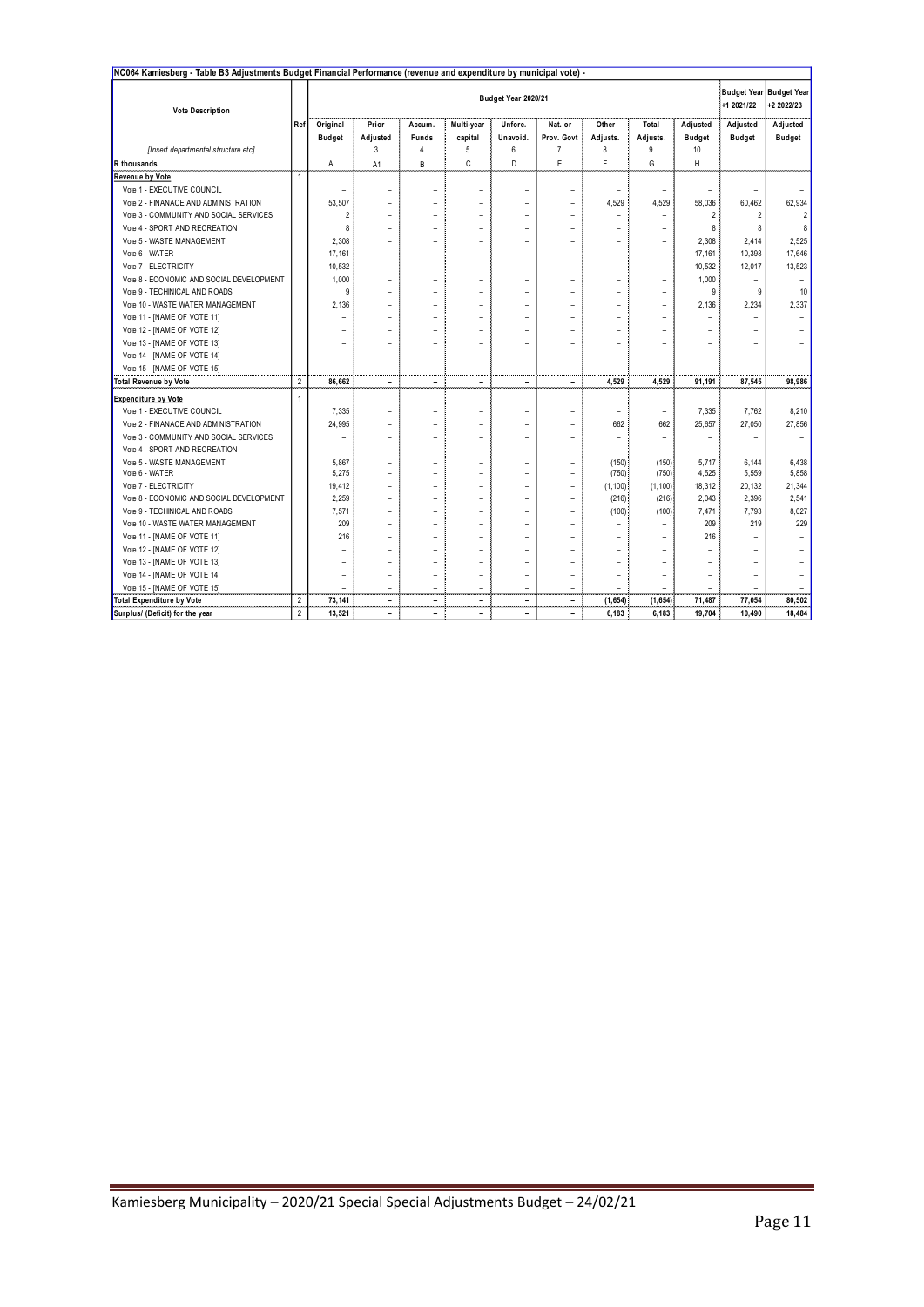#### **NC064 Kamiesberg - Table B4 Adjustments Budget Financial Performance (revenue and expenditure) -**

|                                                                                                  |                                           | Budget Year 2020/21       |                          |                              |                          |                          |                          |                          |                          |                           | +1 2021/22                | <b>Budget Year Budget Year</b><br>+2 2022/23 |
|--------------------------------------------------------------------------------------------------|-------------------------------------------|---------------------------|--------------------------|------------------------------|--------------------------|--------------------------|--------------------------|--------------------------|--------------------------|---------------------------|---------------------------|----------------------------------------------|
| Description                                                                                      | Ref                                       | Original<br><b>Budget</b> | Prior<br>Adjusted        | Accum.<br>Funds              | Multi-year<br>capital    | Unfore.<br>Unavoid.      | Nat. or<br>Prov. Govt    | Other<br>Adjusts.        | Total<br>Adjusts.        | Adjusted<br><b>Budget</b> | Adjusted<br><b>Budget</b> | Adjusted<br><b>Budget</b>                    |
|                                                                                                  |                                           |                           | 3                        | $\overline{4}$<br>B          | 5<br>C                   | 6<br>D                   | $\boldsymbol{7}$<br>E    | 8<br>F                   | 9<br>G                   | 10<br>H                   |                           |                                              |
| R thousands                                                                                      | $\mathbf{1}$                              | A                         | A <sub>1</sub>           |                              |                          |                          |                          |                          |                          |                           |                           |                                              |
| Revenue By Source                                                                                |                                           | 11.788                    | $\overline{a}$           |                              |                          |                          | L,                       |                          | ٠                        | 11,788                    | 12,302                    | 12,868                                       |
| Property rates                                                                                   | $\overline{2}$<br>$\sqrt{2}$              |                           | $\overline{a}$           | L,                           |                          | $\overline{a}$           | $\overline{a}$           |                          | $\overline{a}$           | 10,118                    | 10,584                    | 11,071                                       |
| Service charges - electricity revenue                                                            |                                           | 10,118                    |                          |                              | $\overline{a}$           |                          |                          |                          |                          |                           |                           |                                              |
| Service charges - water revenue                                                                  | $\sqrt{2}$                                | 4,588                     | $\overline{\phantom{a}}$ | L,                           | $\overline{a}$           | $\overline{a}$           | $\overline{\phantom{a}}$ | ۳                        | ÷                        | 4,588                     | 4,799                     | 5,020                                        |
| Service charges - sanitation revenue                                                             | $\overline{\mathbf{c}}$<br>$\overline{2}$ | 1,901                     | $\overline{a}$           | ٠                            | $\overline{a}$           | $\overline{a}$           | $\overline{a}$           | $\overline{a}$           | ٠                        | 1,901                     | 1,988                     | 2,079                                        |
| Service charges - refuse revenue                                                                 |                                           | 1,845                     |                          | $\overline{a}$               | $\overline{a}$           | $\overline{a}$           | $\overline{a}$           | $\overline{a}$           | $\overline{a}$           | 1,845                     | 1,930                     | 2,019                                        |
| Rental of facilities and equipment                                                               |                                           | 199                       |                          |                              |                          |                          |                          |                          | L,                       | 199                       | 208                       | 217                                          |
| Interest earned - external investments                                                           |                                           | 161                       |                          |                              |                          |                          |                          |                          |                          | 161                       | 168                       | 176                                          |
| Interest earned - outstanding debtors                                                            |                                           | 4,504                     |                          |                              |                          |                          |                          | 3,000                    | 3,000                    | 7,504                     | 8,712                     | 9,928                                        |
| Dividends received                                                                               |                                           |                           |                          |                              |                          |                          |                          |                          |                          |                           |                           |                                              |
| Fines, penalties and forfeits                                                                    |                                           | $\overline{2}$            |                          |                              |                          |                          |                          |                          | ۰                        | $\overline{\phantom{a}}$  | $\overline{2}$            | $\overline{2}$                               |
| Licences and permits                                                                             |                                           | $\overline{2}$            |                          |                              |                          |                          |                          |                          | L,                       | $\overline{2}$            | $\overline{2}$            | $\overline{c}$                               |
| Agency services                                                                                  |                                           | ÷                         |                          |                              |                          |                          |                          |                          | $\overline{a}$           |                           | ÷                         |                                              |
| Transfers and subsidies                                                                          |                                           | 30,079                    |                          |                              |                          |                          |                          | 1,529                    | 1,529                    | 31,608                    | 31,048                    | 31,535                                       |
| Other rev enue                                                                                   | $\overline{2}$                            | 1,941                     | $\overline{a}$           | $\overline{a}$               | $\overline{a}$           | $\overline{a}$           | $\overline{a}$           | $\overline{a}$           | $\overline{a}$           | 1,941                     | 2,031                     | 2,124                                        |
| Gains                                                                                            |                                           |                           |                          |                              |                          |                          |                          |                          | ۰                        | $\overline{a}$            |                           |                                              |
| Total Revenue (excluding capital transfers and                                                   |                                           | 67,128                    | $\overline{\phantom{a}}$ | $\overline{\phantom{a}}$     | $\overline{a}$           | $\overline{\phantom{0}}$ | $\overline{\phantom{a}}$ | 4,529                    | 4,529                    | 71,657                    | 73,773                    | 77,041                                       |
| contributions)                                                                                   |                                           |                           |                          |                              |                          |                          |                          |                          |                          |                           |                           |                                              |
| <b>Expenditure By Type</b>                                                                       |                                           |                           |                          |                              |                          |                          |                          |                          |                          |                           |                           |                                              |
| Employee related costs                                                                           |                                           | 25,451                    | $\overline{a}$           | L,                           |                          |                          |                          | 685                      | 685                      | 26,136                    | 27,041                    | 28,731                                       |
| Remuneration of councillors                                                                      |                                           | 2,938                     |                          |                              |                          |                          |                          |                          | $\overline{a}$           | 2,938                     | 3,122                     | 3,317                                        |
| Debt impairment                                                                                  |                                           | 6,849                     |                          |                              |                          |                          |                          |                          | $\overline{a}$           | 6,849                     | 7,157                     | 7,487                                        |
| Depreciation & asset impairment                                                                  |                                           | 12,965                    | $\overline{a}$           | $\overline{a}$               | $\overline{a}$           | $\overline{a}$           | $\overline{a}$           | $\overline{a}$           | $\overline{a}$           | 12,965                    | 12,916                    | 12,455                                       |
| Finance charges                                                                                  |                                           | 1,455                     |                          |                              |                          |                          |                          |                          | $\overline{a}$           | 1,455                     | 1,455                     | 1,455                                        |
| <b>Bulk purchases</b>                                                                            |                                           | 11,898                    | $\overline{a}$           | $\overline{a}$               | $\overline{a}$           | $\overline{a}$           | $\overline{a}$           | (1,050)                  | (1,050)                  | 10,848                    | 12,515                    | 13,617                                       |
| Other materials                                                                                  |                                           | 3,439                     |                          |                              |                          |                          |                          | 632                      | 632                      | 4,071                     | 3,597                     | 3,762                                        |
| Contracted services                                                                              |                                           | 1,093                     | $\overline{a}$           | $\overline{a}$               | $\overline{a}$           | $\overline{a}$           | $\overline{a}$           | $\overline{\phantom{0}}$ | $\overline{a}$           | 1,093                     | 1,875                     | 1,962                                        |
| Transfers and subsidies                                                                          |                                           |                           |                          |                              |                          |                          |                          |                          |                          |                           |                           |                                              |
| Other expenditure                                                                                |                                           | 7,052                     | $\overline{\phantom{a}}$ | $\overline{a}$               | $\overline{a}$           | $\overline{a}$           | $\overline{a}$           | (1, 921)                 | (1, 921)                 | 5,131                     | 7,376                     | 7,715                                        |
| Losses                                                                                           |                                           |                           |                          |                              |                          |                          |                          |                          |                          |                           |                           |                                              |
| <b>Total Expenditure</b>                                                                         |                                           | 73,140                    | $\overline{\phantom{a}}$ | $\overline{\phantom{a}}$     | $\overline{\phantom{0}}$ | $\overline{\phantom{0}}$ | $\overline{\phantom{m}}$ | (1,654)                  | (1, 654)                 | 71,486                    | 77,054                    | 80,501                                       |
| Surplus/(Deficit)                                                                                |                                           | (6, 012)                  | $\overline{a}$           | $\overline{\phantom{a}}$     | $\overline{\phantom{a}}$ | $\qquad \qquad -$        | $\overline{\phantom{a}}$ | 6,183                    | 6,183                    | 171                       | (3, 282)                  | (3, 460)                                     |
| Transfers and subsidies - capital (monetary<br>allocations) (National / Provincial and District) |                                           | 19,534                    |                          |                              |                          |                          |                          |                          |                          | 19,534                    | 13,772                    | 21,945                                       |
| allocations) (National / Prov incial Departmental                                                |                                           |                           |                          |                              |                          |                          |                          |                          |                          |                           |                           |                                              |
| Agencies, Households, Non-profit Institutions,                                                   |                                           |                           |                          |                              |                          |                          |                          |                          |                          |                           |                           |                                              |
| Private Enterprises, Public Corporatons, Higher                                                  |                                           |                           |                          |                              |                          |                          |                          |                          | $\overline{a}$           | $\overline{a}$            |                           |                                              |
| Transfers and subsidies - capital (in-kind - all)                                                |                                           |                           |                          |                              |                          |                          |                          |                          | $\overline{\phantom{a}}$ |                           |                           |                                              |
| Surplus/(Deficit) before taxation                                                                |                                           | 13,522                    | $\overline{\phantom{a}}$ | $\overline{a}$               | $\overline{\phantom{0}}$ | $\overline{\phantom{0}}$ | $\overline{\phantom{a}}$ | 6,183                    | 6,183                    | 19,705                    | 10,490                    | 18,485                                       |
| Tax ation                                                                                        |                                           |                           |                          |                              |                          |                          |                          |                          |                          |                           |                           |                                              |
| Surplus/(Deficit) after taxation                                                                 |                                           | 13,522                    | $\overline{\phantom{a}}$ | $\overline{\phantom{a}}$     | $\overline{\phantom{0}}$ | $\overline{\phantom{0}}$ | $\overline{\phantom{0}}$ | 6,183                    | 6,183                    | 19,705                    | 10,490                    | 18,485                                       |
| Attributable to minorities                                                                       |                                           |                           |                          |                              |                          |                          |                          |                          |                          |                           |                           |                                              |
| Surplus/(Deficit) attributable to municipality                                                   |                                           | 13,522                    | $\qquad \qquad -$        | $\qquad \qquad \blacksquare$ | -                        | $\overline{\phantom{0}}$ | $\qquad \qquad -$        | 6,183                    | 6,183                    | 19,705                    | 10,490                    | 18,485                                       |
| Share of surplus/ (deficit) of associate                                                         |                                           |                           |                          |                              |                          |                          |                          |                          |                          |                           |                           |                                              |
| Surplus/ (Deficit) for the year                                                                  |                                           | 13,522                    | $\overline{a}$           | ۰                            | $\overline{a}$           | $\overline{a}$           | $\overline{a}$           | 6,183                    | 6,183                    | 19.705                    | 10.490                    | 18,485                                       |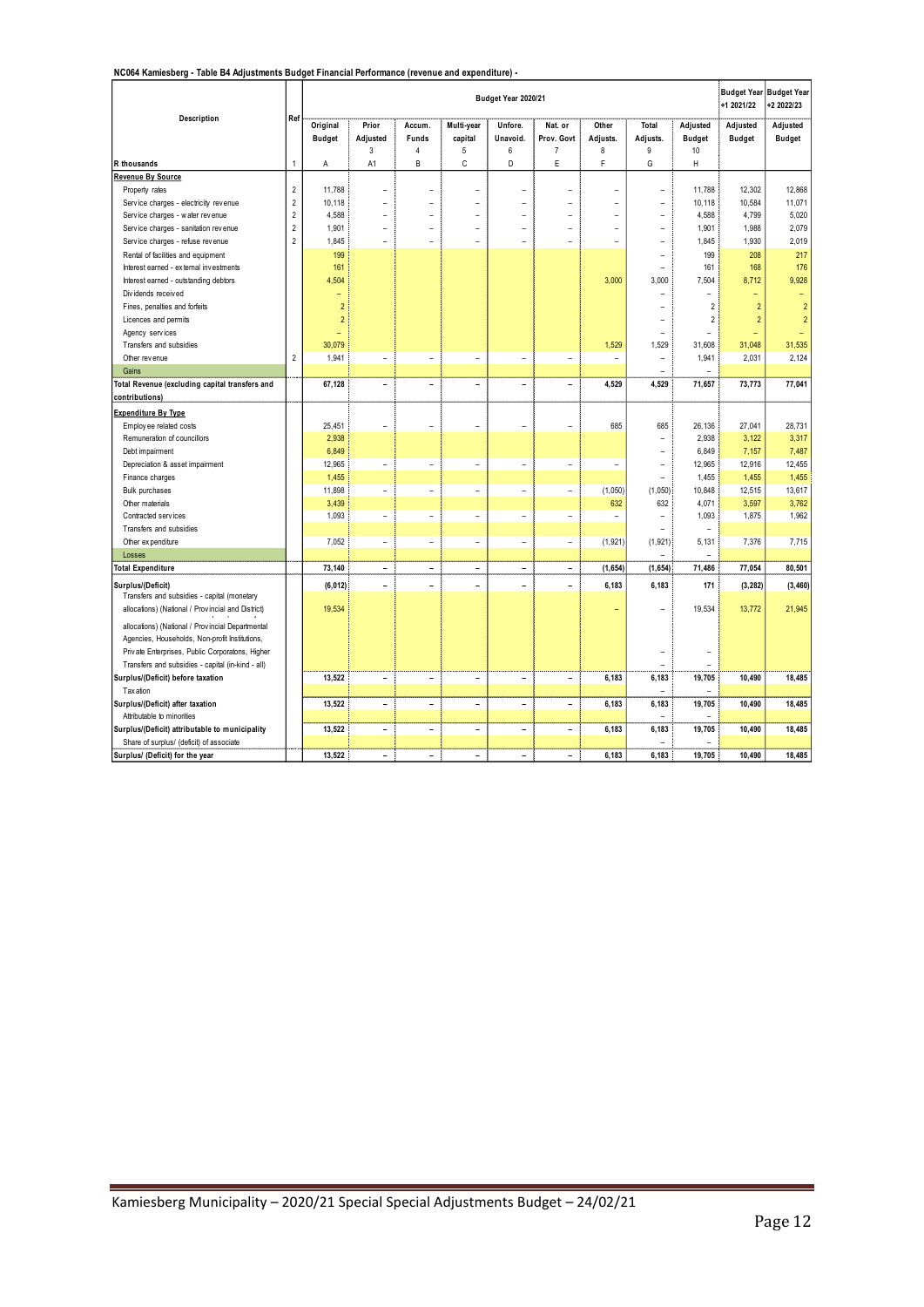#### **NC064 Kamiesberg - Table B5 Adjustments Capital Expenditure Budget by vote and funding -**

| <b>1990 Be Adjustments Supital Experience Budget by Toto and Tunaing</b><br>Description | Ref            |                          | Budget Year 2020/21<br>+1 2021/22 |                          |                           |                                |                          |                          |                                  |                          |                                   | <b>Budget Year Budget Year</b><br>+2 2022/23 |
|-----------------------------------------------------------------------------------------|----------------|--------------------------|-----------------------------------|--------------------------|---------------------------|--------------------------------|--------------------------|--------------------------|----------------------------------|--------------------------|-----------------------------------|----------------------------------------------|
|                                                                                         |                | Original                 | Prior                             | Accum.                   | Multi-year                | Unfore.                        | Nat. or                  | Other                    | Total                            | Adjusted                 | Adjusted                          | Adjusted                                     |
|                                                                                         |                | <b>Budget</b>            | Adjusted<br>5                     | Funds<br>6               | capital<br>$\overline{7}$ | Unavoid.<br>8                  | Prov. Govt<br>9          | Adjusts.<br>10           | Adjusts.<br>11                   | <b>Budget</b><br>12      | <b>Budget</b>                     | <b>Budget</b>                                |
| R thousands                                                                             |                | Α                        | A1                                | B                        | C                         | D                              | E                        | F                        | G                                | $\overline{H}$           |                                   |                                              |
| Capital expenditure - Vote                                                              |                |                          |                                   |                          |                           |                                |                          |                          |                                  |                          |                                   |                                              |
| Multi-year expenditure to be adjusted                                                   | $\overline{2}$ |                          |                                   |                          |                           |                                |                          |                          |                                  |                          |                                   |                                              |
| Vote 1 - EXECUTIVE COUNCIL                                                              |                |                          | $\overline{a}$<br>÷               | -<br>÷,                  | $\overline{a}$<br>÷       | $\overline{\phantom{a}}$<br>÷, | -<br>L,                  | $\overline{\phantom{0}}$ | ÷                                | -<br>$\overline{a}$      |                                   |                                              |
| Vote 2 - FINANACE AND ADMINISTRATION<br>Vote 3 - COMMUNITY AND SOCIAL SERVICES          |                |                          |                                   |                          |                           |                                |                          |                          |                                  |                          |                                   |                                              |
| Vote 4 - SPORT AND RECREATION                                                           |                |                          | $\overline{a}$                    | $\overline{a}$           |                           | L,                             |                          |                          | L,                               |                          |                                   |                                              |
| Vote 5 - WASTE MANAGEMENT                                                               |                |                          | $\overline{a}$                    | $\overline{a}$           | L,                        | L,                             | $\overline{a}$           | $\overline{a}$           | $\overline{a}$                   | $\overline{a}$           | $\overline{\phantom{a}}$          |                                              |
| Vote 6 - WATER                                                                          |                |                          | L.                                | -                        | ÷                         |                                | ۳                        | 2,100                    | 2,100                            | 2,100                    | 450                               | 550                                          |
| Vote 7 - ELECTRICITY                                                                    |                |                          | $\overline{a}$                    | $\overline{a}$           | $\overline{\phantom{a}}$  | $\overline{\phantom{a}}$       | $\overline{a}$           | 450                      | 450                              | 450                      | 1,650                             | 2,700                                        |
| Vote 8 - ECONOMIC AND SOCIAL DEVELOPMENT                                                |                |                          | $\overline{a}$                    | $\overline{a}$           |                           | L,                             |                          | ۳                        | $\overline{a}$                   | L.                       | L.                                |                                              |
| Vote 9 - TECHINICAL AND ROADS                                                           |                | ÷                        | $\overline{\phantom{a}}$          | ÷                        | ÷                         | ٠                              | $\overline{a}$           | $\overline{a}$           | $\overline{\phantom{a}}$         | $\overline{a}$           | $\overline{\phantom{0}}$          |                                              |
| Vote 10 - WASTE WATER MANAGEMENT                                                        |                |                          | $\overline{\phantom{a}}$          | ÷,                       | ÷                         | ٠                              | L,                       | ۳                        | $\overline{\phantom{a}}$         | $\overline{a}$           |                                   |                                              |
| Vote 11 - [NAME OF VOTE 11]<br>Vote 12 - [NAME OF VOTE 12]                              |                |                          |                                   |                          |                           |                                |                          |                          |                                  |                          |                                   |                                              |
| Vote 13 - [NAME OF VOTE 13]                                                             |                |                          |                                   | -                        |                           |                                |                          |                          |                                  |                          |                                   |                                              |
| Vote 14 - [NAME OF VOTE 14]                                                             |                | $\overline{a}$           | $\overline{a}$                    | ÷,                       | $\overline{a}$            | Ĭ.                             | L,                       | $\overline{a}$           | $\overline{a}$                   | $\overline{a}$           | L.                                |                                              |
| Vote 15 - [NAME OF VOTE 15]                                                             |                | $\overline{a}$           | $\overline{a}$                    | $\overline{a}$           | $\overline{a}$            | $\overline{\phantom{0}}$       | $\overline{a}$           |                          | ۳                                |                          |                                   |                                              |
| Capital multi-year expenditure sub-total                                                | 3              | $\overline{a}$           | $\overline{\phantom{a}}$          | $\overline{a}$           | $\overline{a}$            | $\overline{\phantom{a}}$       | $\overline{a}$           | 2,550                    | 2,550                            | 2,550                    | 2,100                             | 3,250                                        |
| Single-year expenditure to be adjusted                                                  | $\overline{2}$ |                          |                                   |                          |                           |                                |                          |                          |                                  |                          |                                   |                                              |
| Vote 1 - EXECUTIVE COUNCIL                                                              |                | ۳                        | $\overline{\phantom{a}}$          | $\overline{\phantom{0}}$ | ÷                         | $\overline{\phantom{a}}$       | L,                       | ۳                        |                                  | -                        |                                   |                                              |
| Vote 2 - FINANACE AND ADMINISTRATION                                                    |                |                          | $\overline{a}$                    | -                        | $\overline{a}$            |                                |                          |                          |                                  | -                        |                                   |                                              |
| Vote 3 - COMMUNITY AND SOCIAL SERVICES                                                  |                | $\overline{a}$           | $\overline{a}$                    | ÷,                       | $\overline{\phantom{a}}$  | $\overline{\phantom{a}}$       | $\overline{\phantom{0}}$ | $\overline{\phantom{0}}$ | ÷                                | $\overline{a}$           |                                   |                                              |
| Vote 4 - SPORT AND RECREATION                                                           |                | ÷                        | $\overline{a}$                    | $\overline{a}$           | $\overline{a}$            | $\overline{a}$                 | $\overline{\phantom{a}}$ | $\overline{a}$           | $\overline{a}$                   | $\overline{a}$           | $\overline{\phantom{a}}$          |                                              |
| Vote 5 - WASTE MANAGEMENT                                                               |                |                          | L.                                | $\overline{a}$           | ÷                         | $\overline{a}$                 | $\overline{a}$           | ۳                        | ۰                                |                          |                                   |                                              |
| Vote 6 - WATER                                                                          |                | 4,282                    | $\overline{a}$                    | $\overline{a}$           | ÷                         | L,                             | L,                       | 1,800                    | 1,800                            | 6,082                    | $\overline{\phantom{a}}$          |                                              |
| Vote 7 - ELECTRICITY<br>Vote 8 - ECONOMIC AND SOCIAL DEVELOPMENT                        |                | ۳                        | ÷                                 | $\overline{a}$<br>÷,     | ÷                         | ٠                              | L,                       | ۳                        | $\overline{\phantom{a}}$         | -                        | 1,000<br>$\overline{\phantom{a}}$ | 2,000<br>٠                                   |
| Vote 9 - TECHINICAL AND ROADS                                                           |                | $\overline{a}$           |                                   | -                        | $\overline{a}$            | Ĭ.                             |                          |                          | $\overline{a}$                   |                          | 7,772                             | 7,945                                        |
| Vote 10 - WASTE WATER MANAGEMENT                                                        |                | 15,252                   | ÷                                 | ÷,                       | ÷                         | ÷                              | L,                       | $\overline{a}$           | $\overline{\phantom{a}}$         | 15,252                   | 5,000                             | 12,000                                       |
| Vote 11 - [NAME OF VOTE 11]                                                             |                |                          |                                   |                          |                           |                                |                          |                          |                                  |                          |                                   |                                              |
| Vote 12 - [NAME OF VOTE 12]                                                             |                |                          | $\overline{a}$                    |                          |                           | L,                             |                          |                          | $\overline{a}$                   |                          |                                   |                                              |
| Vote 13 - [NAME OF VOTE 13]                                                             |                |                          | $\overline{a}$                    | $\overline{a}$           | ÷                         | $\overline{a}$                 | L,                       | $\overline{a}$           | $\overline{a}$                   | $\overline{a}$           |                                   |                                              |
| Vote 14 - [NAME OF VOTE 14]                                                             |                |                          | $\overline{a}$                    | -                        |                           | L,                             | ۳                        | $\overline{a}$           | $\overline{a}$                   |                          | ۰                                 |                                              |
| Vote 15 - [NAME OF VOTE 15]                                                             |                | $\overline{a}$           | $\overline{a}$                    | $\overline{a}$           | $\overline{a}$            | $\overline{a}$                 | $\overline{a}$           | $\overline{a}$           | $\overline{a}$                   | $\overline{a}$           | $\overline{\phantom{a}}$          |                                              |
| Capital single-year expenditure sub-total                                               |                | 19,534                   | $\overline{\phantom{a}}$          | $\overline{\phantom{a}}$ | $\overline{\phantom{0}}$  | $\overline{a}$                 | $\overline{\phantom{a}}$ | 1,800                    | 1,800                            | 21,334                   | 13,772                            | 21,945                                       |
| Total Capital Expenditure - Vote                                                        |                | 19,534                   | $\overline{\phantom{a}}$          | $\overline{\phantom{0}}$ | $\overline{\phantom{a}}$  | $\overline{\phantom{a}}$       | $\overline{\phantom{a}}$ | 4,350                    | 4,350                            | 23,884                   | 15,872                            | 25,195                                       |
| Capital Expenditure - Functional                                                        |                |                          |                                   |                          |                           |                                |                          |                          |                                  |                          |                                   |                                              |
| Governance and administration<br>Executive and council                                  |                |                          | $\overline{\phantom{a}}$          | -                        | ۰                         | $\overline{\phantom{a}}$       | $\overline{a}$           | ۰                        | $\overline{\phantom{a}}$         | $\overline{a}$           |                                   |                                              |
| Finance and administration                                                              |                |                          |                                   |                          |                           |                                |                          |                          | $\overline{a}$                   |                          |                                   |                                              |
| Internal audit                                                                          |                |                          |                                   |                          |                           |                                |                          |                          | L.                               | L                        |                                   |                                              |
| Community and public safety                                                             |                | $\overline{\phantom{a}}$ | $\overline{a}$                    | $\qquad \qquad -$        | $\overline{\phantom{a}}$  | $\qquad \qquad -$              | $\overline{\phantom{a}}$ | $\overline{\phantom{0}}$ | ۰                                | $\overline{a}$           | $\overline{\phantom{a}}$          | ٠                                            |
| Community and social services                                                           |                |                          |                                   |                          |                           |                                |                          |                          | $\overline{a}$                   | $\overline{a}$           |                                   |                                              |
| Sport and recreation                                                                    |                |                          |                                   |                          |                           |                                |                          |                          |                                  |                          |                                   |                                              |
| Public safety                                                                           |                |                          |                                   |                          |                           |                                |                          |                          |                                  | -                        |                                   |                                              |
| Housing                                                                                 |                |                          |                                   |                          |                           |                                |                          |                          |                                  |                          |                                   |                                              |
| Health                                                                                  |                |                          |                                   |                          |                           |                                |                          |                          |                                  |                          |                                   |                                              |
| <b>Economic and environmental services</b>                                              |                |                          | $\overline{a}$                    |                          | $\overline{\phantom{0}}$  |                                |                          | $\overline{\phantom{0}}$ |                                  | $\overline{a}$           | 7,772                             | 7,945                                        |
| Planning and development<br>Road transport                                              |                |                          |                                   |                          |                           |                                |                          |                          | $\overline{a}$<br>$\overline{a}$ | $\overline{a}$<br>-      | 7,772                             | 7,945                                        |
| Environmental protection                                                                |                |                          |                                   |                          |                           |                                |                          |                          |                                  |                          |                                   |                                              |
| <b>Trading services</b>                                                                 |                | 19,534                   | $\overline{\phantom{a}}$          | $\overline{\phantom{0}}$ | $\overline{\phantom{0}}$  | $\overline{\phantom{a}}$       | $\overline{\phantom{a}}$ | 2,550                    | 2,550                            | 22,084                   | 6,650                             | 14,700                                       |
| Energy sources                                                                          |                |                          |                                   |                          |                           |                                | ÷,                       | 450                      | 450                              | 450                      | 1,650                             | 2,700                                        |
| Water management                                                                        |                | 4,282                    |                                   |                          |                           |                                |                          | 2,100                    | 2,100                            | 6,382                    | ÷                                 |                                              |
| Waste water management                                                                  |                | 15,252                   |                                   |                          |                           |                                |                          |                          | $\overline{a}$                   | 15,252                   | 5,000                             | 12,000                                       |
| Waste management                                                                        |                | $\overline{\phantom{0}}$ |                                   |                          |                           |                                |                          |                          | $\overline{a}$                   | ۰                        |                                   | $\overline{\phantom{0}}$                     |
| Other                                                                                   |                |                          |                                   |                          |                           |                                |                          |                          | $\overline{a}$                   | $\overline{a}$           |                                   |                                              |
| Total Capital Expenditure - Functional                                                  | $\mathbf{3}$   | 19,534                   | $\overline{\phantom{0}}$          | $\qquad \qquad -$        | $\overline{\phantom{a}}$  | $\overline{\phantom{a}}$       | $\overline{\phantom{a}}$ | 2,550                    | 2,550                            | 22,084                   | 14,422                            | 22,645                                       |
| Funded by:                                                                              |                |                          |                                   |                          |                           |                                |                          |                          |                                  |                          |                                   |                                              |
| National Government                                                                     |                | 19,534                   |                                   |                          |                           |                                |                          | ÷                        | $\overline{a}$                   | 19,534                   | 13,772                            | 21,945                                       |
| Provincial Government                                                                   |                |                          |                                   |                          |                           |                                |                          |                          | $\overline{\phantom{a}}$         | ۰<br>$\overline{a}$      |                                   |                                              |
| District Municipality<br>Transfers and subsidies - capital (monetary                    |                |                          |                                   |                          |                           |                                |                          |                          |                                  |                          |                                   |                                              |
| allocations) (National / Provincial Departmental                                        |                |                          |                                   |                          |                           |                                |                          |                          |                                  |                          |                                   |                                              |
| Agencies, Households, Non-profit Institutions, Private                                  |                |                          |                                   |                          |                           |                                |                          |                          | $\overline{a}$                   |                          |                                   |                                              |
| Transfers recognised - capital                                                          | 4              | 19,534                   | $\overline{\phantom{0}}$          | $\overline{\phantom{0}}$ | $\overline{\phantom{0}}$  | $\overline{a}$                 | $\overline{\phantom{a}}$ | $\qquad \qquad -$        | $\overline{\phantom{0}}$         | 19,534                   | 13,772                            | 21,945                                       |
| Borrowing                                                                               |                |                          |                                   |                          |                           |                                |                          |                          | $\overline{a}$                   | $\overline{\phantom{0}}$ |                                   |                                              |
| Internally generated funds                                                              |                |                          |                                   |                          |                           |                                |                          | 2,550                    | 2,550                            | 2,550                    | 650                               | 700                                          |
| <b>Total Capital Funding</b>                                                            |                | 19,534                   |                                   |                          |                           |                                |                          | 2,550                    | 2,550                            | 22,084                   | 14,422                            | 22,645                                       |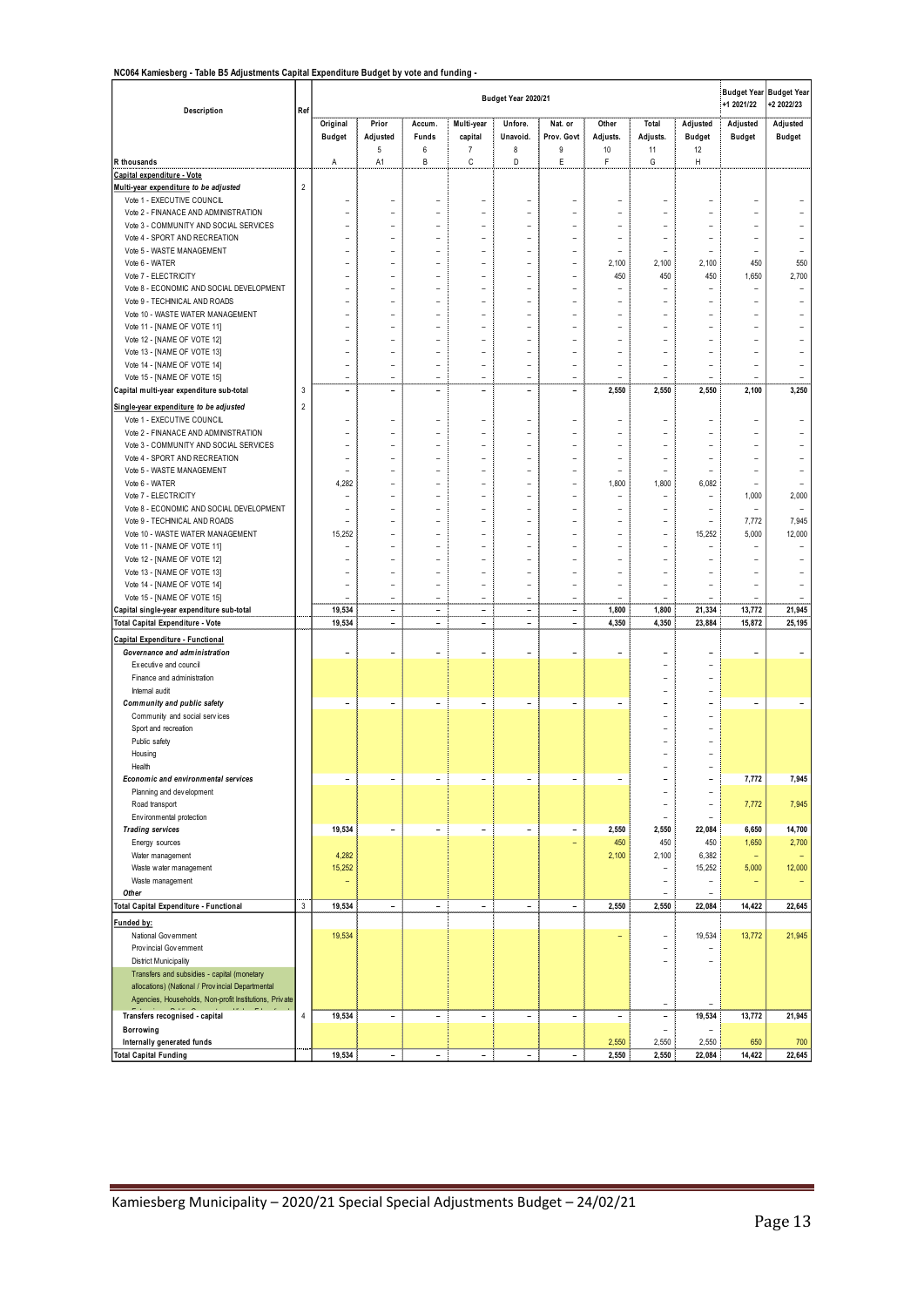**NC064 Kamiesberg - Table B6 Adjustments Budget Financial Position -** 

|                                           |                |                | Budget Year 2020/21<br>+1 2021/22 |                                |                          |                          |                          |                          |                                            |                   |                          | Budget Year Budget Year<br>+2 2022/23 |
|-------------------------------------------|----------------|----------------|-----------------------------------|--------------------------------|--------------------------|--------------------------|--------------------------|--------------------------|--------------------------------------------|-------------------|--------------------------|---------------------------------------|
| Description                               | Ref            | Original       | Prior                             | Accum.                         | Multi-year               | Unfore.                  | Nat. or                  | Other                    | Total                                      | Adjusted          | Adjusted                 | Adjusted                              |
|                                           |                | <b>Budget</b>  | Adjusted<br>3                     | <b>Funds</b><br>$\overline{4}$ | capital                  | Unavoid.<br>6            | Prov. Govt               | Adjusts.                 | Adjusts.<br>9                              | <b>Budget</b>     | <b>Budget</b>            | <b>Budget</b>                         |
|                                           |                |                | A <sub>1</sub>                    | B                              | 5<br>C                   | D                        | $\overline{7}$<br>E      | 8<br>F                   | G                                          | 10<br>H           |                          |                                       |
| R thousands<br><b>ASSETS</b>              |                | Α              |                                   |                                |                          |                          |                          |                          |                                            |                   |                          |                                       |
| <b>Current assets</b>                     |                |                |                                   |                                |                          |                          |                          |                          |                                            |                   |                          |                                       |
| Cash                                      |                | 8,545          |                                   |                                |                          |                          |                          | (3, 292)                 | (3, 292)                                   | 5,253             | 12,263                   | 14,064                                |
| Call investment deposits                  | 1              | 2,108          | $\overline{a}$                    | $\overline{\phantom{a}}$       | $\overline{\phantom{a}}$ | $\overline{a}$           | $\overline{a}$           | 2,816                    | 2,816                                      | 4,924             | 2,108                    | 2,108                                 |
| Consumer debtors                          | $\mathbf{1}$   | 3,322          | ۰                                 | ٠                              | ÷                        | ÷                        | $\overline{a}$           | $\overline{a}$           | $\overline{a}$                             | 3,322             | 4,117                    | 4,949                                 |
| Other debtors                             |                | 715            |                                   |                                |                          |                          |                          |                          |                                            | 715               | 1,267                    | 823                                   |
|                                           |                |                |                                   |                                |                          |                          |                          |                          | $\overline{a}$<br>$\overline{\phantom{0}}$ | $\overline{a}$    |                          |                                       |
| Current portion of long-term receiv ables |                | 325            |                                   |                                |                          |                          |                          |                          | $\overline{a}$                             | 325               | 341                      | 358                                   |
| Inv entory<br>Total current assets        |                | 15,013         |                                   | $\overline{\phantom{a}}$       |                          |                          | $\overline{\phantom{a}}$ | (476)                    | (476)                                      | 14,537            | 20,096                   | 22,302                                |
|                                           |                |                | $\overline{\phantom{a}}$          |                                | $\overline{\phantom{a}}$ | $\overline{\phantom{a}}$ |                          |                          |                                            |                   |                          |                                       |
| Non current assets                        |                |                |                                   |                                |                          |                          |                          |                          |                                            |                   |                          |                                       |
| Long-term receivables                     |                |                |                                   |                                |                          |                          |                          |                          | $\overline{a}$                             | $\overline{a}$    |                          |                                       |
| Investments                               |                |                |                                   |                                |                          |                          |                          |                          | $\overline{a}$                             |                   |                          |                                       |
| Investment property                       |                | 23,981         |                                   |                                |                          |                          |                          |                          | $\overline{\phantom{0}}$                   | 23,981            | 23,981                   | 23,981                                |
| Investment in Associate                   |                |                |                                   |                                |                          |                          |                          |                          | $\overline{a}$                             | ۳                 |                          |                                       |
| Property, plant and equipment             | 1              | 202,648        | $\overline{\phantom{0}}$          | $\overline{\phantom{a}}$       | $\overline{\phantom{a}}$ | $\overline{a}$           | $\overline{\phantom{a}}$ | 1,800                    | 1,800                                      | 204.448           | 203,515                  | 213,015                               |
| Biological                                |                |                |                                   |                                |                          |                          |                          |                          | $\overline{a}$                             | $\overline{a}$    |                          |                                       |
| Intangible                                |                | 21             |                                   |                                |                          |                          |                          |                          | $\overline{a}$                             | 21                | 11                       | 1                                     |
| Other non-current assets                  |                | 5              |                                   |                                |                          |                          |                          |                          | $\overline{\phantom{0}}$                   | 5                 | 5                        | $\overline{5}$                        |
| Total non current assets                  |                | 226,655        | $\overline{\phantom{a}}$          | $\overline{\phantom{a}}$       | $\overline{\phantom{a}}$ | $\overline{\phantom{a}}$ | $\overline{\phantom{a}}$ | 1,800                    | 1,800                                      | 228,455           | 227,512                  | 237,001                               |
| <b>TOTAL ASSETS</b>                       |                | 241,669        | $\overline{\phantom{a}}$          | $\blacksquare$                 | $\overline{\phantom{a}}$ | $\blacksquare$           | $\overline{\phantom{a}}$ | 1,324                    | 1,324                                      | 242,993           | 247,608                  | 259,303                               |
| <b>LIABILITIES</b>                        |                |                |                                   |                                |                          |                          |                          |                          |                                            |                   |                          |                                       |
| <b>Current liabilities</b>                |                |                |                                   |                                |                          |                          |                          |                          |                                            |                   |                          |                                       |
| Bank ov erdraft                           |                |                |                                   |                                |                          |                          |                          |                          | $\overline{\phantom{0}}$                   | $\qquad \qquad -$ |                          |                                       |
| Borrow ing                                |                | $\overline{a}$ | $\overline{a}$                    | $\overline{a}$                 | $\overline{\phantom{a}}$ | $\overline{\phantom{0}}$ | $\overline{a}$           | $\overline{a}$           | $\overline{\phantom{0}}$                   | $\overline{a}$    | $\overline{\phantom{0}}$ | $\overline{\phantom{a}}$              |
| Consumer deposits                         |                | 1,617          |                                   |                                |                          |                          |                          |                          | $\overline{a}$                             | 1,617             | 1,692                    | 1,770                                 |
| Trade and other pay ables                 |                | 8,801          | $\overline{\phantom{a}}$          | $\overline{\phantom{a}}$       | $\overline{\phantom{a}}$ | $\overline{\phantom{a}}$ | $\overline{\phantom{a}}$ | $\overline{\phantom{0}}$ | $\overline{\phantom{0}}$                   | 8,801             | 13,829                   | 11,256                                |
| Prov isions                               |                | 2,148          |                                   |                                |                          |                          |                          |                          | $\overline{\phantom{a}}$                   | 2,148             | 2,182                    | 2,182                                 |
| <b>Total current liabilities</b>          |                | 12,567         | $\overline{\phantom{a}}$          | $\blacksquare$                 | $\blacksquare$           | $\blacksquare$           | $\blacksquare$           | $\blacksquare$           | $\blacksquare$                             | 12,567            | 17,703                   | 15,208                                |
|                                           |                |                |                                   |                                |                          |                          |                          |                          |                                            |                   |                          |                                       |
| Non current liabilities                   |                |                |                                   |                                |                          |                          |                          |                          |                                            |                   |                          |                                       |
| Borrow ing                                | $\mathbf{1}$   | 10,587         | $\overline{a}$                    | $\overline{a}$                 | $\overline{a}$           | -                        | $\overline{\phantom{0}}$ | $\overline{a}$           | $\overline{\phantom{0}}$                   | 10,587            | 3,400                    | 2,942                                 |
| Prov isions                               | 1              | 29,403         | $\overline{a}$                    | $\overline{\phantom{a}}$       | $\overline{a}$           | $\overline{a}$           | $\overline{a}$           | $\overline{a}$           | $\overline{a}$                             | 29,403            | 30,902                   | 32,067                                |
| Total non current liabilities             |                | 39,990         | $\overline{\phantom{a}}$          | $\overline{\phantom{a}}$       | $\overline{\phantom{a}}$ | $\overline{\phantom{a}}$ | $\overline{\phantom{a}}$ | $\overline{\phantom{a}}$ | $\overline{\phantom{a}}$                   | 39,990            | 34,302                   | 35,009                                |
| <b>TOTAL LIABILITIES</b>                  |                | 52.557         | $\overline{\phantom{a}}$          | $\overline{\phantom{m}}$       | $\overline{\phantom{a}}$ | $\overline{a}$           | $\overline{\phantom{a}}$ | $\overline{\phantom{0}}$ | $\overline{a}$                             | 52,557            | 52,006                   | 50.217                                |
| <b>NET ASSETS</b>                         | $\overline{2}$ | 189,111        | $\blacksquare$                    | $\blacksquare$                 | $\blacksquare$           | $\overline{\phantom{a}}$ | $\blacksquare$           | 1,324                    | 1,324                                      | 190,435           | 195,602                  | 209,086                               |
| <b>COMMUNITY WEALTH/EQUITY</b>            |                |                |                                   |                                |                          |                          |                          |                          |                                            |                   |                          |                                       |
| Accumulated Surplus/(Deficit)             |                | 189,111        | $\overline{a}$                    | $\overline{a}$                 | $\overline{a}$           | $\overline{a}$           | $\overline{a}$           | 1,324                    | 1,324                                      | 190,435           | 195,602                  | 209,086                               |
| Reserves                                  |                |                | L,                                | $\overline{\phantom{a}}$       | $\overline{a}$           | $\overline{a}$           | $\overline{a}$           | L,                       |                                            |                   |                          |                                       |
| TOTAL COMMUNITY WEALTH/EQUITY             |                | 189,111        | $\overline{\phantom{m}}$          | $\overline{a}$                 | $\overline{a}$           | $\overline{a}$           | ÷                        | 1.324                    | 1.324                                      | 190.435           | 195.602                  | 209,086                               |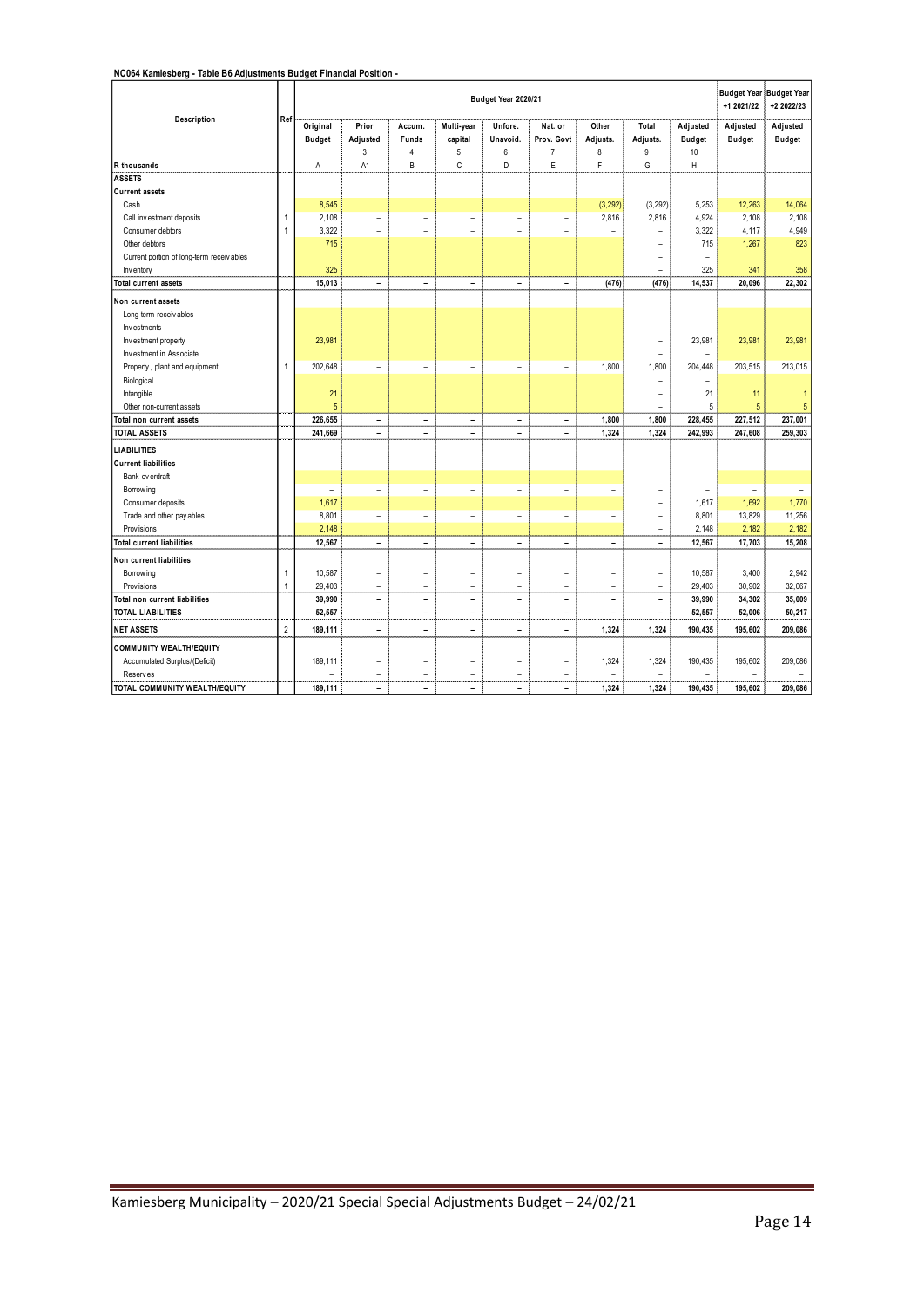#### **NC064 Kamiesberg - Table B7 Adjustments Budget Cash Flows -**

| Description                                      | Ref            |               |                          |                          |                          | Budget Year 2020/21      |                          |                          |                          |                          | Budget Year Budget Year<br>+1 2021/22 | +2 2022/23    |
|--------------------------------------------------|----------------|---------------|--------------------------|--------------------------|--------------------------|--------------------------|--------------------------|--------------------------|--------------------------|--------------------------|---------------------------------------|---------------|
|                                                  |                | Original      | Prior                    | Accum.                   | Multi-year               | Unfore.                  | Nat. or                  | Other                    | Total                    | Adjusted                 | Adjusted                              | Adjusted      |
|                                                  |                | <b>Budget</b> | Adjusted                 | <b>Funds</b>             | capital                  | Unavoid.                 | Prov. Govt               | Adjusts.                 | Adjusts.                 | <b>Budget</b>            | <b>Budget</b>                         | <b>Budget</b> |
|                                                  |                |               | 3                        | $\overline{4}$           | 5                        | 6                        | $\overline{7}$           | 8                        | 9                        | $10$                     |                                       |               |
| R thousands                                      |                | A             | A <sub>1</sub>           | B                        | C                        | D                        | E                        | F                        | G                        | H                        |                                       |               |
| CASH FLOW FROM OPERATING ACTIVITIES              |                |               |                          |                          |                          |                          |                          |                          |                          |                          |                                       |               |
| <b>Receipts</b>                                  |                |               |                          |                          |                          |                          |                          |                          |                          |                          |                                       |               |
| Property rates                                   |                | 8.841         |                          |                          |                          |                          |                          |                          |                          | 8.841                    | 9,226                                 | 9,651         |
| Service charges                                  |                | 18,295        |                          |                          |                          |                          |                          |                          | ۰                        | 18,295                   | 19,137                                | 20,017        |
| Other rev enue                                   |                | 3,483         |                          |                          |                          |                          |                          |                          | ۰                        | 3,483                    | 1,688                                 | 2,788         |
| Transfers and Subsidies - Operational            | 1              | 30,079        |                          |                          |                          |                          |                          | 1.529                    | 1.529                    | 31,608                   | 31,048                                | 31,535        |
| Transfers and Subsidies - Capital                | $\overline{1}$ | 19,534        |                          |                          |                          |                          |                          |                          |                          | 19,534                   | 13,772                                | 21,945        |
| Interest                                         |                | 161           |                          |                          |                          |                          |                          |                          |                          | 161                      | 168                                   | 176           |
| Div idends                                       |                | ÷             |                          |                          |                          |                          |                          |                          |                          | $\overline{\phantom{0}}$ | ۳                                     | ۳             |
| Payments                                         |                |               |                          |                          |                          |                          |                          |                          |                          |                          |                                       |               |
| Suppliers and employees                          |                | (61, 648)     |                          |                          |                          |                          |                          |                          |                          | (61, 648)                | (49, 148)                             | (60, 497)     |
| Finance charges                                  |                | (1,706)       |                          |                          |                          |                          |                          |                          |                          | (1,706)                  | (1, 288)                              | (1, 489)      |
| <b>Transfers and Grants</b>                      | $\mathbf{1}$   | $\equiv$      |                          |                          |                          |                          |                          |                          | ۰                        |                          |                                       |               |
| NET CASH FROM/(USED) OPERATING ACTIVITIES        |                | 17,039        | $\overline{\phantom{a}}$ | $\qquad \qquad -$        | $\overline{\phantom{0}}$ | $\overline{\phantom{a}}$ | $\qquad \qquad -$        | 1.529                    | 1,529                    | 18,568                   | 24,604                                | 24.126        |
| <b>CASH FLOWS FROM INVESTING ACTIVITIES</b>      |                |               |                          |                          |                          |                          |                          |                          |                          |                          |                                       |               |
| Receipts                                         |                |               |                          |                          |                          |                          |                          |                          |                          |                          |                                       |               |
| Proceeds on disposal of PPE                      |                |               |                          |                          |                          |                          |                          |                          |                          |                          |                                       |               |
| Decrease (increase) in non-current receivables   |                |               |                          |                          |                          |                          |                          |                          |                          | ۰                        |                                       |               |
| Decrease (increase) in non-current investments   |                |               |                          |                          |                          |                          |                          |                          |                          | $\overline{\phantom{0}}$ |                                       |               |
| Payments                                         |                |               |                          |                          |                          |                          |                          |                          |                          |                          |                                       |               |
| Capital assets                                   |                | (19, 534)     |                          |                          |                          |                          |                          | (1,800)                  | (1,800)                  | (21, 334)                | (13, 772)                             | (21, 945)     |
| <b>NET CASH FROM/(USED) INVESTING ACTIVITIES</b> |                | (19, 534)     | $\overline{\phantom{a}}$ | $\overline{\phantom{0}}$ | $\overline{\phantom{0}}$ | $\overline{\phantom{0}}$ | $\overline{\phantom{a}}$ | (1, 800)                 | (1, 800)                 | (21, 334)                | (13, 772)                             | (21, 945)     |
| CASH FLOWS FROM FINANCING ACTIVITIES             |                |               |                          |                          |                          |                          |                          |                          |                          |                          |                                       |               |
| Receipts                                         |                |               |                          |                          |                          |                          |                          |                          |                          |                          |                                       |               |
| Short term loans                                 |                |               |                          |                          |                          |                          |                          |                          |                          | ۰                        |                                       |               |
| Borrowing long term/refinancing                  |                |               |                          |                          |                          |                          |                          |                          | ۰                        | $\overline{a}$           |                                       |               |
| Increase (decrease) in consumer deposits         |                | 71            |                          |                          |                          |                          |                          |                          |                          | 71                       | 74                                    | 78            |
| Payments                                         |                |               |                          |                          |                          |                          |                          |                          |                          |                          |                                       |               |
| Repay ment of borrowing                          |                | 3,862         |                          |                          |                          |                          |                          |                          |                          | 3,862                    | (7, 187)                              | (458)         |
| <b>NET CASH FROM/(USED) FINANCING ACTIVITIES</b> |                | 3,933         | $\overline{\phantom{a}}$ | $\overline{\phantom{0}}$ | $\overline{\phantom{0}}$ | $\overline{\phantom{a}}$ | $\overline{\phantom{0}}$ | $\overline{\phantom{a}}$ | $\overline{\phantom{0}}$ | 3,933                    | (7, 113)                              | (380)         |
| NET INCREASE/ (DECREASE) IN CASH HELD            |                | 1,438         | ۳                        | $\overline{\phantom{0}}$ | $\overline{\phantom{0}}$ | $\overline{\phantom{a}}$ | $\overline{\phantom{0}}$ | (271)                    | (271)                    | 1,167                    | 3,719                                 | 1,801         |
| Cash/cash equivalents at the year begin:         | $\overline{2}$ | 5,253         |                          |                          |                          |                          |                          | ۳                        | ۰                        | 5,253                    | 6,691                                 | 10,410        |
| Cash/cash equivalents at the year end:           | $\overline{2}$ | 6.692         | $\overline{\phantom{a}}$ | $\overline{\phantom{a}}$ | $\overline{\phantom{a}}$ | $\overline{\phantom{0}}$ | $\overline{\phantom{a}}$ | (271)                    | (271)                    | 6,421                    | 10,410                                | 12,211        |

#### **NC064 Kamiesberg - Table B8 Cash backed reserves/accumulated surplus reconciliation -**

| Description                                | Ref            |               | Budget Year 2020/21      |                          |            |                          |                          |                          |                          |                  |               |               |
|--------------------------------------------|----------------|---------------|--------------------------|--------------------------|------------|--------------------------|--------------------------|--------------------------|--------------------------|------------------|---------------|---------------|
|                                            |                | Original      | Prior                    | Accum.                   | Multi-year | Unfore.                  | Nat. or                  | Other                    | Total                    | Adjusted         | Adjusted      | Adjusted      |
|                                            |                | <b>Budget</b> | Adjusted                 | <b>Funds</b>             | capital    | Unavoid.                 | Prov. Govt               | Adjusts.                 | Adjusts.                 | <b>Budget</b>    | <b>Budget</b> | <b>Budget</b> |
|                                            |                |               |                          |                          | 5          | 6                        |                          |                          |                          | 10 <sup>10</sup> |               |               |
| R thousands                                |                | Α             | A1                       | B                        | C          | D                        | E                        |                          | G                        | H                |               |               |
| Cash and investments available             |                |               |                          |                          |            |                          |                          |                          |                          |                  |               |               |
| Cash/cash equivalents at the year end      |                | 6,692         | -                        |                          | -          |                          |                          | (271)                    | (271)                    | 6,421            | 10,410        | 12,211        |
| Other current investments > 90 days        |                | 3,961         | -                        | ۰                        | -          | $\qquad \qquad -$        |                          | (205)                    | (205)                    | 3,756            | 3,961         | 3,961         |
| Non current assets - Investments           |                | -             | -                        | $\overline{\phantom{m}}$ | -          | $\overline{\phantom{0}}$ | ۰                        | $\overline{\phantom{0}}$ | -                        | -                |               |               |
| <b>Cash and investments available:</b>     |                | 10.653        | $\overline{\phantom{0}}$ | $\overline{\phantom{a}}$ | -          | -                        | $\overline{\phantom{a}}$ | (476)                    | (476)                    | 10,177           | 14,371        | 16,172        |
| Applications of cash and investments       |                |               |                          |                          |            |                          |                          |                          |                          |                  |               |               |
| Unspent conditional transfers              |                | -             | -                        |                          | -          | -                        | $\overline{\phantom{0}}$ | $\equiv$                 | -                        | -                |               |               |
| Unspent borrowing                          |                | -             | -                        | ۰                        | -          | -                        | $\overline{\phantom{0}}$ | $\overline{\phantom{0}}$ | $\overline{\phantom{0}}$ | -                |               |               |
| Statutory requirements                     |                | (715)         |                          |                          |            |                          |                          |                          | -                        | (715)            | (1,267)       | (823)         |
| Other working capital requirements         | $\overline{2}$ | 5,451         | $\equiv$                 |                          |            |                          |                          | 252                      | 252                      | 5,703            | 10,027        | 7,124         |
| Other provisions                           |                | -             | $\overline{\phantom{0}}$ |                          | -          | -                        | -                        | $-$                      | $\overline{\phantom{0}}$ | -                |               |               |
| Long term investments committed            |                | -             | -                        |                          |            |                          |                          | $\overline{\phantom{0}}$ |                          | -                |               |               |
| Reserves to be backed by cash/investments  |                | -             | -                        |                          |            |                          |                          | -                        | $\overline{\phantom{0}}$ |                  |               |               |
| Total Application of cash and investments: |                | 4,736         | -                        | $\overline{\phantom{a}}$ | -          | $\overline{\phantom{0}}$ | $\overline{\phantom{a}}$ | 252                      | 252                      | 4,988            | 8.761         | 6,301         |
| Surplus(shortfall)                         |                | 5,917         | -                        | -                        | -          | -                        | ۰                        | (728)                    | (728)                    | 5,189            | 5,611         | 9,872         |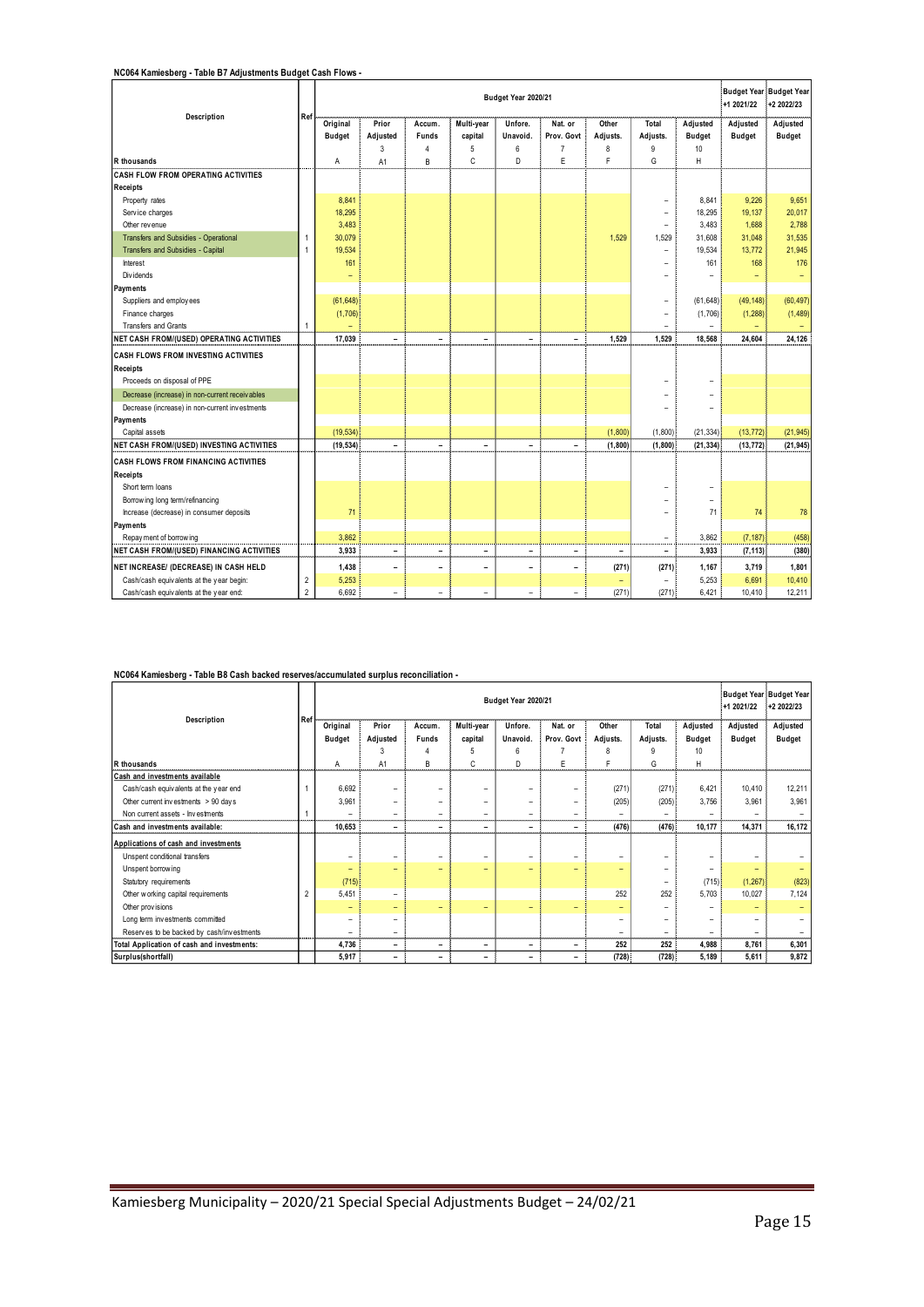**NC064 Kamiesberg - Supporting Table SB7 Adjustments Budget - transfers and grant receipts -** 

| Description                                         | Ref            |                          |                          |                              | Budget Year 2020/21      |                              |                          |                     | +1 2021/22               | <b>Budget Year Budget Year</b><br>+2 2022/23 |
|-----------------------------------------------------|----------------|--------------------------|--------------------------|------------------------------|--------------------------|------------------------------|--------------------------|---------------------|--------------------------|----------------------------------------------|
|                                                     |                | Original                 | Prior                    | Multi-year                   | Nat. or                  | Other                        | Total                    | Adjusted            | Adjusted                 | Adjusted                                     |
|                                                     |                | <b>Budget</b>            | Adjusted                 | capital                      | Prov. Govt               | Adjusts.                     | Adjusts.                 | <b>Budget</b>       | <b>Budget</b>            | <b>Budget</b>                                |
|                                                     |                |                          | $\overline{7}$           | 8                            | 9                        | 10                           | 11                       | 12                  |                          |                                              |
| R thousands                                         |                | A                        | A1                       | B                            | C                        | D                            | E                        | F.                  |                          |                                              |
| <b>RECEIPTS:</b>                                    | 1, 2           |                          |                          |                              |                          |                              |                          |                     |                          |                                              |
| <b>Operating Transfers and Grants</b>               |                |                          |                          |                              |                          |                              |                          |                     |                          |                                              |
| <b>National Government:</b>                         |                | 29,079                   |                          |                              |                          | 916                          | 916                      | 29,995              | 29,048                   | 30,535                                       |
| Local Government Equitable Share                    |                | 24,179                   |                          |                              |                          | 2,816                        | 2,816                    | 26,995              | 25,748                   | 27,135                                       |
| <b>Finance Management</b>                           | 3              | 3,000                    |                          |                              |                          |                              | L.                       | 3,000               | 3,300                    | 3,400                                        |
| Municipal Systems Improvement                       |                | 1,900                    |                          |                              |                          | (1,900)                      | (1,900)                  |                     |                          |                                              |
|                                                     |                |                          |                          |                              |                          |                              |                          | ۳                   |                          |                                              |
|                                                     |                |                          |                          |                              |                          |                              | ÷                        | $\overline{ }$      |                          |                                              |
|                                                     |                |                          |                          |                              |                          |                              | ÷.                       | $\overline{a}$      |                          |                                              |
| Other transfers and grants [insert description]     |                |                          |                          |                              |                          |                              | $\overline{\phantom{a}}$ | L.                  |                          |                                              |
| <b>Provincial Government:</b>                       |                | 1,000                    | ÷                        | $\blacksquare$               | $\blacksquare$           | 613                          | 613                      | 1,613               | $\overline{\phantom{a}}$ | -                                            |
| Expanded Public Works Programme                     |                | 1,000                    |                          |                              |                          |                              | $\bar{a}$                | 1,000               | ÷,                       |                                              |
| <b>Library Grant</b>                                |                |                          |                          |                              |                          | 613                          | 613                      | 613                 | $\overline{a}$           |                                              |
|                                                     | $\overline{4}$ |                          |                          |                              |                          |                              | ۳                        |                     |                          |                                              |
|                                                     |                |                          |                          |                              |                          |                              | ÷                        |                     |                          |                                              |
| Other transfers and grants [insert description]     | 5              |                          |                          |                              |                          |                              | ÷,                       | $\overline{a}$      |                          |                                              |
| <b>District Municipality:</b>                       |                | $\overline{a}$           | L.                       | $\overline{\phantom{a}}$     | $\blacksquare$           | $\blacksquare$               | $\overline{a}$           | -                   | $\overline{\phantom{0}}$ | ÷                                            |
| [insert description]                                |                |                          |                          |                              |                          |                              | ÷,                       | L.                  |                          |                                              |
|                                                     |                |                          |                          |                              |                          |                              | ÷,                       | L.                  |                          |                                              |
| Other grant providers:                              |                | $\overline{a}$           | $\bar{ }$                | $\equiv$                     | $\frac{1}{2}$            | $\frac{1}{2}$                | $\overline{a}$           | $\overline{a}$      | $\overline{\phantom{a}}$ | $\bar{a}$                                    |
| [insert description]                                |                |                          |                          |                              |                          |                              | L.                       | L                   |                          |                                              |
|                                                     |                |                          |                          |                              |                          |                              | L,                       | L                   |                          |                                              |
| <b>Total Operating Transfers and Grants</b>         | $6\phantom{a}$ | 30,079                   | $\overline{a}$           | $\overline{\phantom{a}}$     | $\qquad \qquad -$        | 1,529                        | 1,529                    | 31,608              | 29,048                   | 30,535                                       |
| <b>Capital Transfers and Grants</b>                 |                |                          |                          |                              |                          |                              |                          |                     |                          |                                              |
| <b>National Government:</b>                         |                | 19,534                   |                          | L.                           |                          |                              |                          | 19,534              | 13,772                   | 21,945                                       |
| Municipal Infrastructure Grant (MIG)                |                | 7,534                    |                          |                              |                          |                              | L.                       | 7,534               | 7,772                    | 7,945                                        |
| Intergated National Electrification Programme Grant |                |                          |                          |                              |                          |                              | ۳                        |                     | 1,000                    | 2,000                                        |
| Water Services Infrastrucure Grant                  |                | 12,000                   |                          |                              |                          |                              | ÷                        | 12,000              | 5,000                    | 12,000                                       |
|                                                     |                |                          |                          |                              |                          |                              | ۳                        | $\overline{ }$      |                          |                                              |
|                                                     |                |                          |                          |                              |                          |                              | ۳                        | -                   |                          |                                              |
| Other capital transfers [insert description]        |                |                          |                          |                              |                          |                              | ۳                        |                     |                          |                                              |
| <b>Provincial Government:</b>                       |                | $\overline{\phantom{a}}$ | $\overline{\phantom{a}}$ | $\blacksquare$               | $\blacksquare$           | $\overline{a}$               | $\overline{\phantom{a}}$ | $\blacksquare$      | $\blacksquare$           | $\blacksquare$                               |
| Other capital transfers/grants [insert description] |                |                          |                          |                              |                          |                              | ÷,                       | L.                  |                          |                                              |
|                                                     |                |                          |                          |                              |                          |                              | L.                       | Ξ                   |                          |                                              |
| <b>District Municipality:</b>                       |                | ۳                        | ۳                        | $\blacksquare$               | ٠                        | ٠                            | $\overline{a}$           | L.                  | ۳                        | ٠                                            |
| [insert description]                                |                |                          |                          |                              |                          |                              | ÷,<br>÷,                 | $\overline{a}$<br>- |                          |                                              |
| Other grant providers:                              |                | $\frac{1}{2}$            | ÷,                       | $\overline{\phantom{a}}$     | $\qquad \qquad -$        | $\qquad \qquad \blacksquare$ | $\overline{a}$           | -                   | $\overline{\phantom{0}}$ | ÷,                                           |
| [insert description]                                |                |                          |                          |                              |                          |                              | L,                       | $\overline{a}$      |                          |                                              |
|                                                     |                |                          |                          |                              |                          |                              | -                        |                     |                          |                                              |
| <b>Total Capital Transfers and Grants</b>           | 6              | 19,534                   | ÷,                       | $\qquad \qquad \blacksquare$ | $\frac{1}{2}$            |                              | $\overline{a}$           | 19,534              | 13,772                   | 21,945                                       |
| TOTAL RECEIPTS OF TRANSFERS & GRANTS                |                | 49.613                   | ÷,                       | $\blacksquare$               | $\overline{\phantom{0}}$ | 1.529                        | 1.529                    | 51.142              | 42,820                   | 52.480                                       |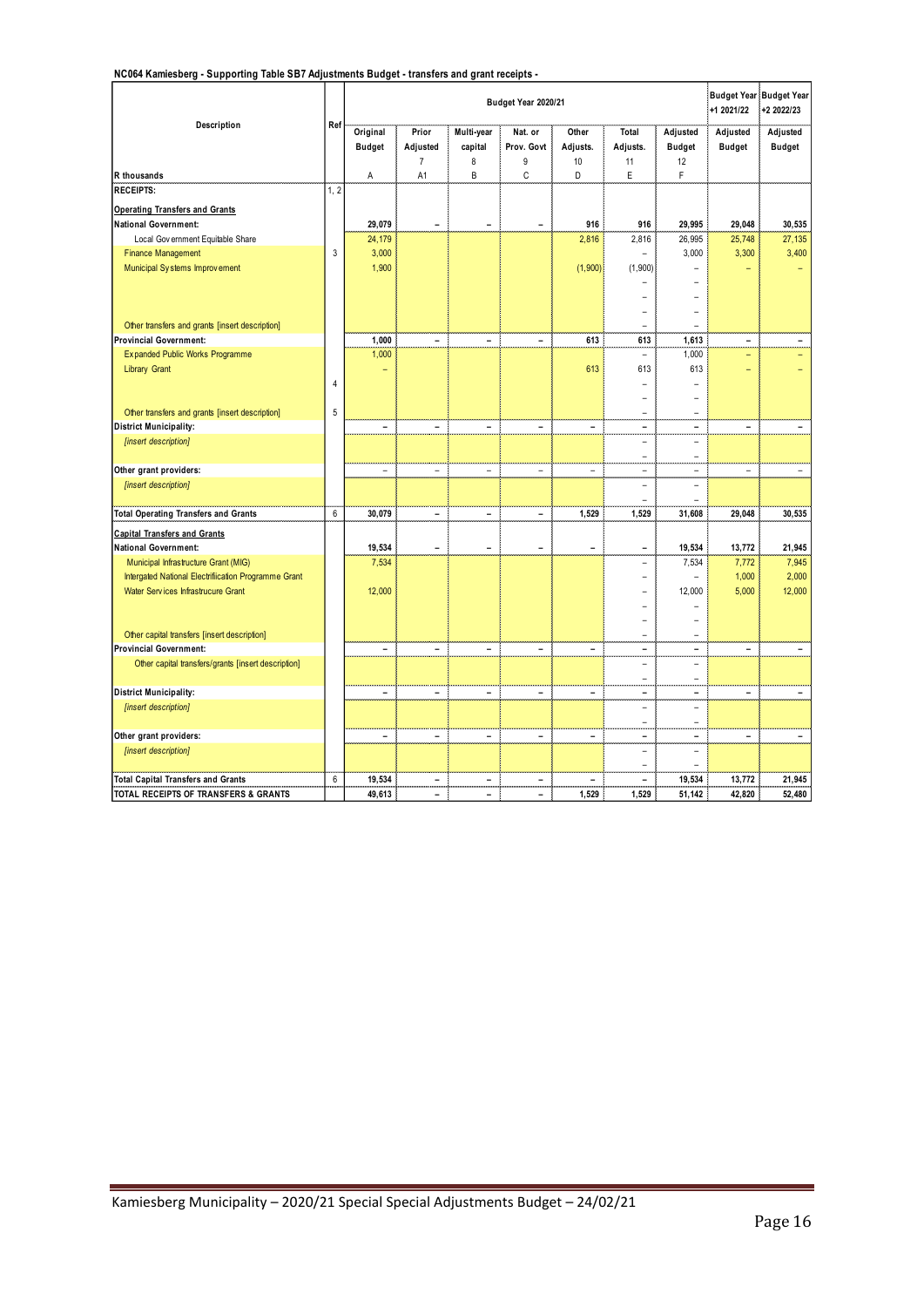**NC064 Kamiesberg - Supporting Table SB8 Adjustments Budget - expenditure on transfers and grant programme -** 

|                                                      |              |                          |                          |                          | Budget Year 2020/21      |                          |                          |                          | <b>Budget Year</b>       | <b>Budget Year</b>       |
|------------------------------------------------------|--------------|--------------------------|--------------------------|--------------------------|--------------------------|--------------------------|--------------------------|--------------------------|--------------------------|--------------------------|
|                                                      |              |                          |                          |                          |                          |                          |                          |                          | +1 2021/22               | +2 2022/23               |
| Description                                          | Ref          | Original                 | Prior                    | Multi-year               | Nat. or Prov.            | Other                    | Total                    | Adjusted                 | Adjusted                 | Adjusted                 |
|                                                      |              | <b>Budget</b>            | Adjusted                 | capital                  | Govt                     | Adjusts.                 | Adjusts.                 | <b>Budget</b>            | <b>Budget</b>            | <b>Budget</b>            |
|                                                      |              |                          | $\overline{2}$           | 3                        | $\overline{4}$           | 5                        | 6                        | $\overline{7}$           |                          |                          |
| R thousands                                          |              | Α                        | A1                       | B                        | C                        | D                        | E                        | F                        |                          |                          |
| EXPENDITURE ON TRANSFERS AND GRANT PROGRAM:          | $\mathbf{1}$ |                          |                          |                          |                          |                          |                          |                          |                          |                          |
| Operating expenditure of Transfers and Grants        |              |                          |                          |                          |                          |                          |                          |                          |                          |                          |
| <b>National Government:</b>                          |              | 29,079                   | $\overline{\phantom{0}}$ | $\overline{\phantom{0}}$ | $\blacksquare$           | 916                      | 916                      | 29,995                   | 31,048                   | 31,535                   |
| Local Government Equitable Share                     |              | 24,179                   |                          |                          |                          | 2,816                    | 2,816                    | 26,995                   | 25,748                   | 27,135                   |
| Finance Management                                   |              | 3,000                    |                          |                          |                          |                          | $\overline{\phantom{a}}$ | 3,000                    | 3,300                    | 3,400                    |
| Municipal Systems Improvement                        |              | 1,900                    |                          |                          |                          | (1,900)                  | (1,900)                  | $\overline{a}$           | 2,000                    | 1,000                    |
|                                                      |              |                          |                          |                          |                          |                          |                          |                          |                          |                          |
|                                                      |              |                          |                          |                          |                          |                          | ۰                        | $\overline{a}$           |                          |                          |
|                                                      |              |                          |                          |                          |                          |                          | ۰                        | $\overline{a}$           |                          |                          |
| Other transfers and grants [insert description]      |              |                          |                          |                          |                          |                          | $\overline{\phantom{a}}$ | $\overline{\phantom{a}}$ |                          |                          |
| <b>Provincial Government:</b>                        |              | 1,000                    | $\overline{a}$           | $\blacksquare$           | $\blacksquare$           | 613                      | 613                      | 1,613                    | 613                      | 613                      |
| Expanded Public Works Programme                      |              | 1,000                    |                          |                          |                          |                          | $\overline{a}$           | 1,000                    | $\overline{\phantom{0}}$ |                          |
| Library Grant                                        |              |                          |                          |                          |                          | 613                      | 613                      | 613                      | 613                      | 613                      |
|                                                      |              |                          |                          |                          |                          |                          | ۰                        |                          |                          |                          |
|                                                      |              |                          |                          |                          |                          |                          | ۳                        |                          |                          |                          |
| Other transfers and grants [insert description]      |              |                          |                          |                          |                          |                          | $\overline{\phantom{a}}$ | ٠                        |                          |                          |
| <b>District Municipality:</b>                        |              | $\overline{\phantom{0}}$ | $\overline{a}$           | $\blacksquare$           | $\blacksquare$           | $\overline{\phantom{0}}$ | $\blacksquare$           | $\overline{\phantom{0}}$ | Ξ.                       | $\overline{\phantom{a}}$ |
| [insert description]                                 |              |                          |                          |                          |                          |                          | L.                       | $\overline{\phantom{0}}$ |                          |                          |
|                                                      |              |                          |                          |                          |                          |                          | $\overline{\phantom{a}}$ | $\overline{a}$           |                          |                          |
| Other grant providers:                               |              | $\overline{\phantom{a}}$ | L.                       | $\overline{\phantom{0}}$ | $\overline{\phantom{a}}$ | $\overline{\phantom{a}}$ | $\overline{\phantom{a}}$ | $\overline{\phantom{a}}$ | $\overline{\phantom{0}}$ | $\overline{\phantom{a}}$ |
| [insert description]                                 |              |                          |                          |                          |                          |                          | $\overline{\phantom{a}}$ | ۰                        |                          |                          |
|                                                      |              |                          |                          |                          |                          |                          | ۰                        |                          |                          |                          |
| Total operating expenditure of Transfers and Grants: |              | 30,079                   | $\overline{a}$           | $\blacksquare$           | $\blacksquare$           | 1,529                    | 1,529                    | 31,608                   | 31,661                   | 32,148                   |
| Capital expenditure of Transfers and Grants          |              |                          |                          |                          |                          |                          |                          |                          |                          |                          |
| <b>National Government:</b>                          |              | 19,534                   | $\overline{a}$           | ÷                        | ۰                        | ÷                        | $\overline{\phantom{a}}$ | 19,534                   | 13,772                   | 21,945                   |
| Municipal Infrastructure Grant (MIG)                 |              | 7,534                    | Ξ                        | -                        | Ē,                       | ÷                        | L,                       | 7,534                    | 7,772                    | 7,945                    |
| Intergated National Electrification Programme Grant  |              |                          |                          |                          |                          |                          |                          |                          | 1,000                    | 2,000                    |
| Water Services Infrastrucure Grant                   |              | 12,000                   | ÷                        |                          |                          | ÷                        | L                        | 12,000                   | 5,000                    | 12,000                   |
|                                                      |              |                          |                          |                          |                          |                          |                          |                          |                          |                          |
|                                                      |              |                          |                          |                          |                          |                          | $\overline{a}$           | $\overline{\phantom{0}}$ |                          |                          |
| Other capital transfers [insert description]         |              |                          |                          |                          |                          |                          | ۰                        | ۰                        |                          |                          |
| Provincial Government:                               |              | $\overline{\phantom{a}}$ | $\overline{a}$           | $\overline{\phantom{a}}$ | $\overline{\phantom{m}}$ | $\overline{\phantom{a}}$ | $\overline{\phantom{a}}$ | $\overline{\phantom{0}}$ | $\overline{\phantom{0}}$ | $\sim$                   |
| Other capital transfers/grants [insert description]  |              |                          |                          |                          |                          |                          | $\overline{\phantom{a}}$ | ٠                        |                          |                          |
|                                                      |              |                          |                          |                          |                          |                          | $\overline{\phantom{a}}$ | $\overline{\phantom{0}}$ |                          |                          |
| <b>District Municipality:</b>                        |              | $\overline{\phantom{a}}$ | ۰                        | $\overline{\phantom{a}}$ | $\overline{\phantom{a}}$ | ۰                        | $\overline{\phantom{a}}$ | $\overline{\phantom{0}}$ | $\overline{\phantom{0}}$ | $\overline{\phantom{a}}$ |
| [insert description]                                 |              |                          |                          |                          |                          |                          | $\overline{\phantom{a}}$ | ٠                        |                          |                          |
|                                                      |              |                          |                          |                          |                          |                          | $\overline{\phantom{a}}$ | $\overline{\phantom{a}}$ |                          |                          |
| Other grant providers:                               |              | $\overline{\phantom{a}}$ | $\overline{a}$           | $\overline{\phantom{a}}$ | $\overline{\phantom{a}}$ | ÷,                       | $\overline{\phantom{a}}$ | $\overline{\phantom{a}}$ | $\overline{\phantom{0}}$ | $\sim$                   |
| [insert description]                                 |              |                          |                          |                          |                          |                          | $\overline{a}$           | $\overline{a}$           |                          |                          |
|                                                      |              |                          |                          |                          |                          |                          | ۳                        | $\overline{a}$           |                          |                          |
| Total capital expenditure of Transfers and Grants    |              | 19,534                   | $\overline{\phantom{0}}$ | $\overline{\phantom{0}}$ | $\overline{\phantom{0}}$ | $\overline{\phantom{0}}$ | $\overline{\phantom{0}}$ | 19,534                   | 13,772                   | 21,945                   |
| Total capital expenditure of Transfers and Grants    |              | 49,613                   | $\overline{\phantom{0}}$ | ÷.                       | ÷,                       | 1.529                    | 1.529                    | 51.142                   | 45.433                   | 54,093                   |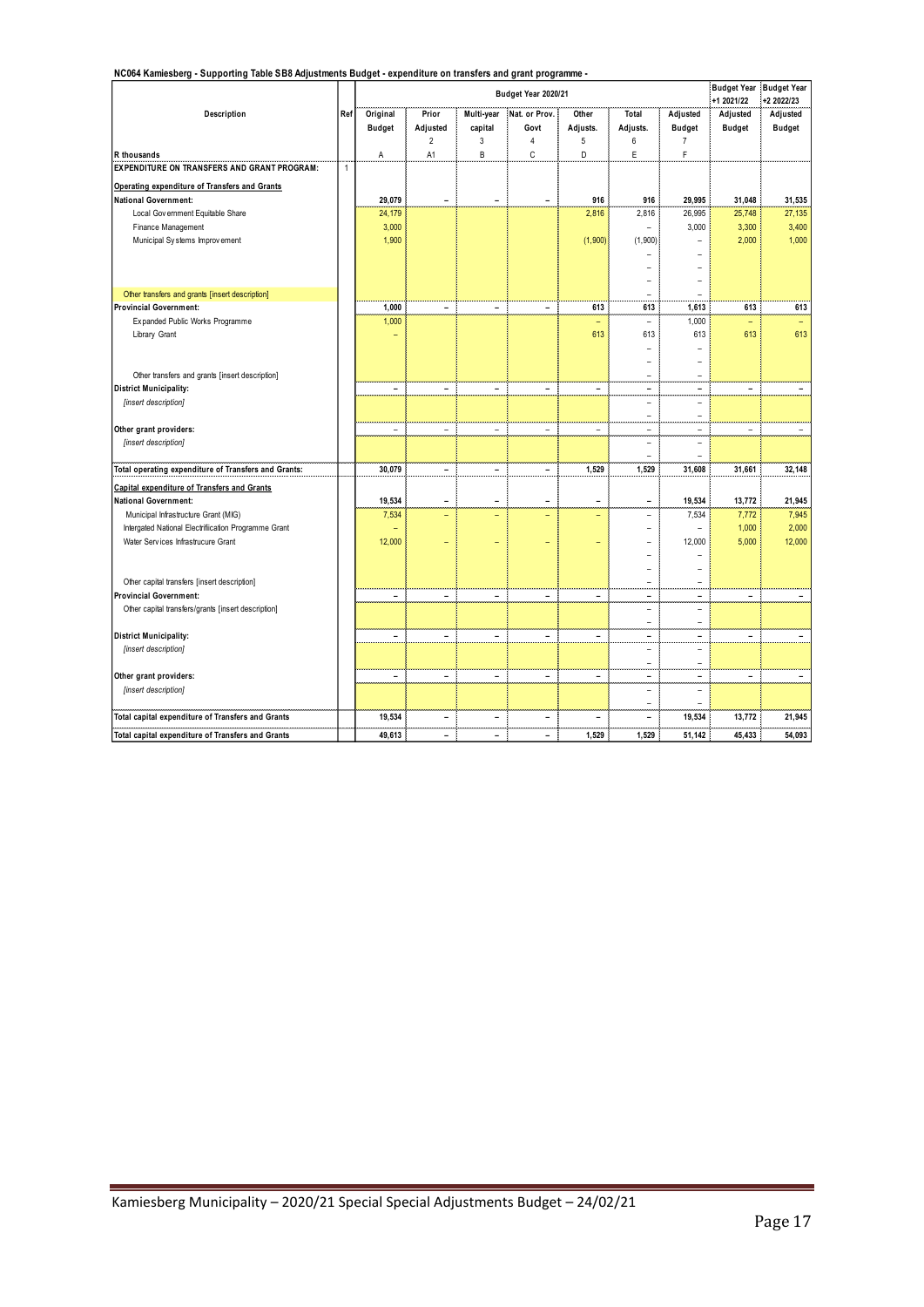**NC064 Kamiesberg - Supporting Table SB9 Adjustments Budget - reconciliation of transfers, grant receipts, and unspent funds -** 

|                                                                                             |                |                |                          |                          |                          |                          |                          |                              | <b>Budget Year</b>       | <b>Budget Year</b>       |
|---------------------------------------------------------------------------------------------|----------------|----------------|--------------------------|--------------------------|--------------------------|--------------------------|--------------------------|------------------------------|--------------------------|--------------------------|
|                                                                                             |                |                |                          |                          | Budget Year 2020/21      |                          |                          |                              | +1 2021/22               | +2 2022/23               |
| Description                                                                                 | Ref            | Original       | Prior                    | Multi-year               | Nat. or Prov.            | Other                    | Total                    | Adjusted                     | Adjusted                 | Adjusted                 |
|                                                                                             |                | <b>Budget</b>  | Adjusted                 | capital                  | Govt                     | Adjusts.                 | Adjusts.                 | <b>Budget</b>                | <b>Budget</b>            | <b>Budget</b>            |
|                                                                                             |                |                | $\overline{2}$           | 3                        | $\overline{4}$           | 5                        | 6                        | $\overline{7}$               |                          |                          |
| R thousands                                                                                 |                | А              | A1                       | B                        | C                        | D                        | E                        | F                            |                          |                          |
| Operating transfers and grants:                                                             |                |                |                          |                          |                          |                          |                          |                              |                          |                          |
| <b>National Government:</b>                                                                 |                |                |                          |                          |                          |                          |                          |                              |                          |                          |
| Balance unspent at beginning of the year                                                    |                |                |                          |                          |                          |                          |                          |                              |                          |                          |
| Current y ear receipts                                                                      |                | 29,079         |                          |                          |                          | 1,529                    | 1,529                    | 30,608                       | 31,048                   | 31,535                   |
| Conditions met - transferred to revenue                                                     |                | 29,079         | $\overline{\phantom{a}}$ | $\overline{\phantom{0}}$ | L.                       | 1,529                    | 1,529                    | 30,608                       | 31,048                   | 31,535                   |
| Conditions still to be met - transferred to liabilities                                     |                |                |                          |                          |                          |                          | ۰                        | ۰                            |                          |                          |
| <b>Provincial Government:</b>                                                               |                |                |                          |                          |                          |                          |                          |                              |                          |                          |
| Balance unspent at beginning of the year                                                    |                |                |                          |                          |                          |                          | ۰                        | ۰                            |                          |                          |
| Current y ear receipts                                                                      |                | 1,000          |                          |                          |                          |                          | $\overline{a}$           | 1,000                        |                          |                          |
| Conditions met - transferred to revenue                                                     |                | 1,000          | $\overline{\phantom{a}}$ | $\overline{\phantom{a}}$ | $\overline{\phantom{a}}$ | $\overline{\phantom{a}}$ | $\overline{\phantom{a}}$ | 1,000                        | $\overline{\phantom{0}}$ | $\sim$                   |
| Conditions still to be met - transferred to liabilities                                     |                |                |                          |                          |                          |                          |                          |                              |                          |                          |
| <b>District Municipality:</b>                                                               |                |                |                          |                          |                          |                          |                          |                              |                          |                          |
| Balance unspent at beginning of the year                                                    |                |                |                          |                          |                          |                          | L.                       |                              |                          |                          |
| Current y ear receipts                                                                      |                |                |                          |                          |                          |                          | $\overline{a}$           | $\overline{\phantom{a}}$     |                          |                          |
| Conditions met - transferred to revenue                                                     |                | $\overline{a}$ | $\overline{\phantom{a}}$ | ÷,                       | $\overline{a}$           | $\overline{a}$           | $\overline{\phantom{a}}$ | $\overline{\phantom{a}}$     | $\overline{a}$           | $\overline{\phantom{a}}$ |
| Conditions still to be met - transferred to liabilities                                     |                |                |                          |                          |                          |                          | $\overline{\phantom{a}}$ | $\overline{a}$               |                          |                          |
| Other grant providers:                                                                      |                |                |                          |                          |                          |                          |                          |                              |                          |                          |
| Balance unspent at beginning of the year                                                    |                |                |                          |                          |                          |                          | $\overline{a}$           | ۰                            |                          |                          |
| Current y ear receipts                                                                      |                |                |                          |                          |                          |                          | ۳                        | ۳                            |                          |                          |
| Conditions met - transferred to revenue                                                     |                | L.             | $\overline{\phantom{a}}$ | $\overline{\phantom{a}}$ | $\overline{a}$           | $\overline{a}$           | $\overline{a}$           | $\overline{\phantom{a}}$     | L.                       | $\sim$                   |
|                                                                                             |                |                |                          |                          |                          |                          | ÷.                       | ÷.                           |                          |                          |
| Conditions still to be met - transferred to liabilities                                     |                | 30,079         | $\overline{a}$           | $\overline{a}$           | $\overline{a}$           | 1,529                    | 1,529                    | 31,608                       | 31,048                   |                          |
| Total operating transfers and grants revenue<br>Total operating transfers and grants - CTBM | $\overline{c}$ | $\overline{a}$ | $\overline{a}$           | $\overline{a}$           | L.                       | $\overline{a}$           | $\overline{a}$           | $\overline{\phantom{a}}$     | $\overline{a}$           | 31,535<br>$\overline{a}$ |
|                                                                                             |                |                |                          |                          |                          |                          |                          |                              |                          |                          |
| Capital transfers and grants:                                                               |                |                |                          |                          |                          |                          |                          |                              |                          |                          |
| <b>National Government:</b>                                                                 |                |                |                          |                          |                          |                          |                          |                              |                          |                          |
| Balance unspent at beginning of the year                                                    |                |                |                          |                          |                          |                          |                          |                              |                          |                          |
| Current y ear receipts                                                                      |                | 19,534         |                          |                          |                          |                          |                          | 19,534                       | 13,772                   | 21,945                   |
| Conditions met - transferred to revenue                                                     |                | 19,534         | $\overline{\phantom{a}}$ | $\overline{\phantom{a}}$ | L.                       | $\overline{\phantom{0}}$ | $\overline{\phantom{a}}$ | 19,534                       | 13,772                   | 21,945                   |
| Conditions still to be met - transferred to liabilities                                     |                |                |                          |                          |                          |                          | L.                       | L.                           |                          |                          |
| <b>Provincial Government:</b>                                                               |                |                |                          |                          |                          |                          |                          |                              |                          |                          |
| Balance unspent at beginning of the year                                                    |                |                |                          |                          |                          |                          | L.                       |                              |                          |                          |
| Current y ear receipts                                                                      |                |                |                          |                          |                          |                          | $\overline{\phantom{a}}$ | ۰                            |                          |                          |
| Conditions met - transferred to revenue                                                     |                | -              | $\overline{a}$           | $\overline{a}$           | ÷,                       | $\overline{a}$           | ÷                        | $\qquad \qquad \blacksquare$ | $\overline{a}$           |                          |
| Conditions still to be met - transferred to liabilities                                     |                |                |                          |                          |                          |                          | $\overline{\phantom{a}}$ | ۳                            |                          |                          |
| <b>District Municipality:</b>                                                               |                |                |                          |                          |                          |                          |                          |                              |                          |                          |
| Balance unspent at beginning of the year                                                    |                |                |                          |                          |                          |                          | ۰                        | ۰                            |                          |                          |
| Current y ear receipts                                                                      |                |                |                          |                          |                          |                          | $\overline{a}$           | L,                           |                          |                          |
| Conditions met - transferred to revenue                                                     |                | $\overline{a}$ | $\overline{\phantom{a}}$ | $\overline{a}$           | $\overline{a}$           | $\overline{a}$           | $\overline{\phantom{a}}$ | $\overline{a}$               | $\overline{a}$           | $\blacksquare$           |
| Conditions still to be met - transferred to liabilities                                     |                |                |                          |                          |                          |                          | L.                       | L,                           |                          |                          |
| Other grant providers:                                                                      |                |                |                          |                          |                          |                          |                          |                              |                          |                          |
| Balance unspent at beginning of the year                                                    |                |                |                          |                          |                          |                          | L.                       | ۰                            |                          |                          |
| Current y ear receipts                                                                      |                |                |                          |                          |                          |                          | ÷                        | L,                           |                          |                          |
| Conditions met - transferred to revenue                                                     |                | L.             | $\overline{\phantom{a}}$ | $\overline{\phantom{a}}$ | ÷,                       | $\overline{a}$           | $\overline{\phantom{a}}$ | $\overline{\phantom{a}}$     | $\overline{a}$           | $\sim$                   |
| Conditions still to be met - transferred to liabilities                                     |                |                |                          |                          |                          |                          | $\overline{\phantom{m}}$ | $\overline{a}$               |                          |                          |
| Total capital transfers and grants revenue                                                  |                | 19,534         | ÷.                       | $\overline{a}$           | ۳                        | ٠                        | $\overline{a}$           | 19,534                       | 13,772                   | 21,945                   |
| Total capital transfers and grants - CTBM                                                   |                | $\overline{a}$ | $\overline{a}$           | $\overline{a}$           | $\overline{a}$           | L.                       | L,                       |                              | $\overline{a}$           |                          |
| TOTAL TRANSFERS AND GRANTS REVENUE                                                          |                | 49,613         | $\overline{\phantom{a}}$ | $\blacksquare$           | $\overline{\phantom{0}}$ | 1,529                    | 1,529                    | 51,142                       | 44,820                   | 53,480                   |
| TOTAL TRANSFERS AND GRANTS - CTBM                                                           |                |                |                          |                          | $\overline{a}$           |                          |                          |                              |                          |                          |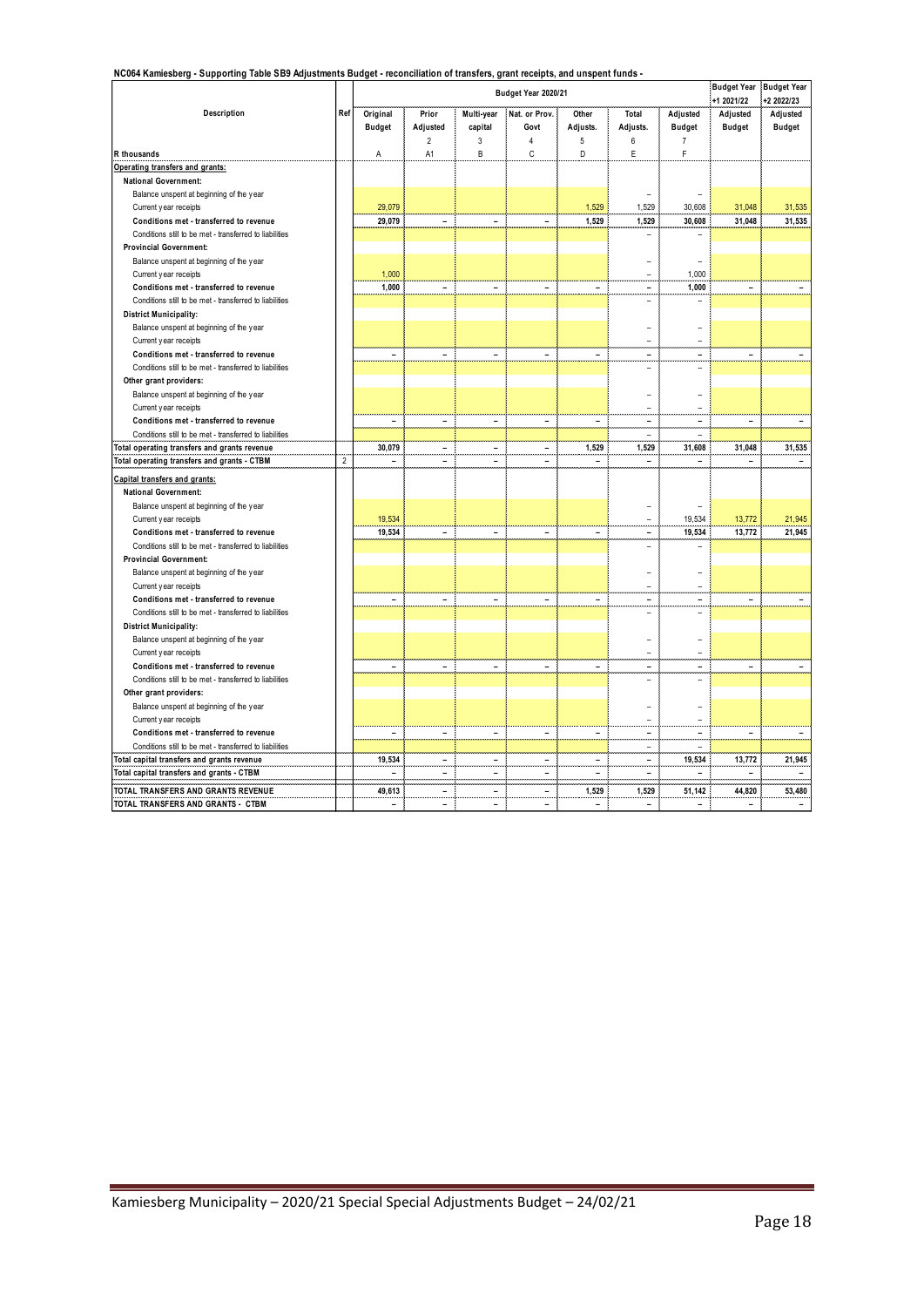| NC064 Kamiesberg - Supporting Table SB11 Adjustments Budget - councillor and staff benefits - |  |
|-----------------------------------------------------------------------------------------------|--|
|-----------------------------------------------------------------------------------------------|--|

|                                                   |     |               |                          |                          |                          | Budget Year 2020/21      |            |                |                          |               |        |
|---------------------------------------------------|-----|---------------|--------------------------|--------------------------|--------------------------|--------------------------|------------|----------------|--------------------------|---------------|--------|
| Summary of remuneration                           | Ref | Original      | Prior                    | Accum.                   | Multi-year               | Unfore.                  | Nat. or    | Other          | Total                    | Adjusted      | %      |
|                                                   |     | <b>Budget</b> | Adjusted                 | Funds                    | capital                  | Unavoid.                 | Prov. Govt | Adjusts.       | Adjusts.                 | <b>Budget</b> | change |
|                                                   |     |               | 5                        | 6                        | $\overline{7}$           | 8                        | 9          | 10             | 11                       | 12            |        |
| R thousands                                       |     | А             | A1                       | B                        | C                        | D                        | E          | F              | G                        | H             |        |
| Councillors (Political Office Bearers plus Other) |     |               |                          |                          |                          |                          |            |                |                          |               |        |
| Basic Salaries and Wages                          |     | 1,709         |                          |                          |                          |                          |            |                | ۰                        | 1,709         | 0.0%   |
| Pension and UIF Contributions                     |     | 168           |                          |                          |                          |                          |            |                |                          | 168           | 0.0%   |
| <b>Medical Aid Contributions</b>                  |     | 110           |                          |                          |                          |                          |            |                |                          | 110           | 0.0%   |
| Motor Vehicle Allow ance                          |     | 628           |                          |                          |                          |                          |            |                | ۰                        | 628           | 0.0%   |
| Cellphone Allow ance                              |     | 324           |                          |                          |                          |                          |            |                |                          | 324           |        |
| Housing Allow ances                               |     |               |                          |                          |                          |                          |            |                |                          | ۳             |        |
| Other benefits and allow ances                    |     |               |                          |                          |                          |                          |            |                |                          |               |        |
| Sub Total - Councillors                           |     | 2,938         | $\overline{\phantom{0}}$ |                          |                          | Ĭ.                       |            | $\blacksquare$ | $\overline{\phantom{0}}$ | 2,938         | 0.0%   |
| % increase                                        |     |               | (0)                      |                          |                          |                          |            |                |                          | ۳             |        |
| Senior Managers of the Municipality               |     |               |                          |                          |                          |                          |            |                |                          |               |        |
| <b>Basic Salaries and Wages</b>                   |     | 1,366         |                          |                          |                          |                          |            |                |                          | 1,366         | 0.0%   |
| Pension and UIF Contributions                     |     | 252           |                          |                          |                          |                          |            |                |                          | 252           | 0.0%   |
| <b>Medical Aid Contributions</b>                  |     | 107           |                          |                          |                          |                          |            |                |                          | 107           | 0.0%   |
| Overtime                                          |     | ۳             |                          |                          |                          |                          |            |                |                          | ۳             |        |
| Performance Bonus                                 |     | 69            |                          |                          |                          |                          |            |                |                          | 69            |        |
| Motor Vehicle Allow ance                          |     | 427           |                          |                          |                          |                          |            |                |                          | 427           | 0.0%   |
| Cellphone Allow ance                              |     | 43            |                          |                          |                          |                          |            |                |                          | 43            | 0.0%   |
| Housing Allow ances                               |     | 34            |                          |                          |                          |                          |            |                |                          | 34            |        |
| Other benefits and allow ances                    |     | $\pmb{0}$     |                          |                          |                          |                          |            |                |                          | $\mathbf 0$   |        |
| Payments in lieu of leave                         |     | 103           |                          |                          |                          |                          |            |                |                          | 103           |        |
| Long service awards                               |     | ۳             |                          |                          |                          |                          |            |                |                          | ۳             |        |
| Post-retirement benefit obligations               | 5   |               |                          |                          |                          |                          |            |                | $\overline{a}$           | ۰             |        |
| Sub Total - Senior Managers of Municipality       |     | 2.403         | $\overline{a}$           | ÷                        |                          | $\overline{\phantom{a}}$ |            | $\overline{a}$ | $\overline{\phantom{a}}$ | 2,403         | 0.0%   |
| % increase                                        |     |               | (0)                      |                          |                          |                          |            |                |                          |               |        |
| <b>Other Municipal Staff</b>                      |     |               |                          |                          |                          |                          |            |                |                          |               |        |
| Basic Salaries and Wages                          |     | 16,105        |                          |                          |                          |                          |            |                | ۳                        | 16,105        | 0.0%   |
| Pension and UIF Contributions                     |     | 2,769         |                          |                          |                          |                          |            |                | ۰                        | 2,769         | 0.0%   |
| <b>Medical Aid Contributions</b>                  |     | 566           |                          |                          |                          |                          |            | 135            | 135                      | 701           | 23.8%  |
| Ov ertime                                         |     | 917           |                          |                          |                          |                          |            | 550            | 550                      | 1,467         | 60.0%  |
| Performance Bonus                                 |     | 1,401         |                          |                          |                          |                          |            |                | ۳                        | 1,401         |        |
| Motor Vehicle Allow ance                          |     | 461           |                          |                          |                          |                          |            |                |                          | 461           | 0.0%   |
| Cellphone Allow ance                              |     | 36            |                          |                          |                          |                          |            |                | ۰                        | 36            | 0.0%   |
| Housing Allow ances                               |     | 264           |                          |                          |                          |                          |            |                |                          | 264           |        |
| Other benefits and allow ances                    |     | 235           |                          |                          |                          |                          |            |                | ۰                        | 235           |        |
| Payments in lieu of leave                         |     | 215           |                          |                          |                          |                          |            |                |                          | 215           | 0.0%   |
| Long service awards                               |     | 79            |                          |                          |                          |                          |            |                |                          | 79            | 0.0%   |
| Post-retirement benefit obligations               | 5   |               |                          |                          |                          |                          |            |                | $\overline{a}$           |               |        |
| Sub Total - Other Municipal Staff                 |     | 23,048        | $\overline{a}$           | -                        | $\overline{a}$           | ÷                        | ÷          | 685            | 685                      | 23,733        | 3.0%   |
|                                                   |     |               |                          |                          |                          |                          |            |                |                          |               |        |
| % increase                                        |     |               | ۰                        |                          |                          | $\sim$                   | $\equiv$   | 685            | 685                      | 29,074        |        |
| <b>Total Parent Municipality</b>                  |     | 28,389        |                          | $\overline{\phantom{0}}$ | $\overline{\phantom{a}}$ |                          |            |                |                          |               | 2.4%   |